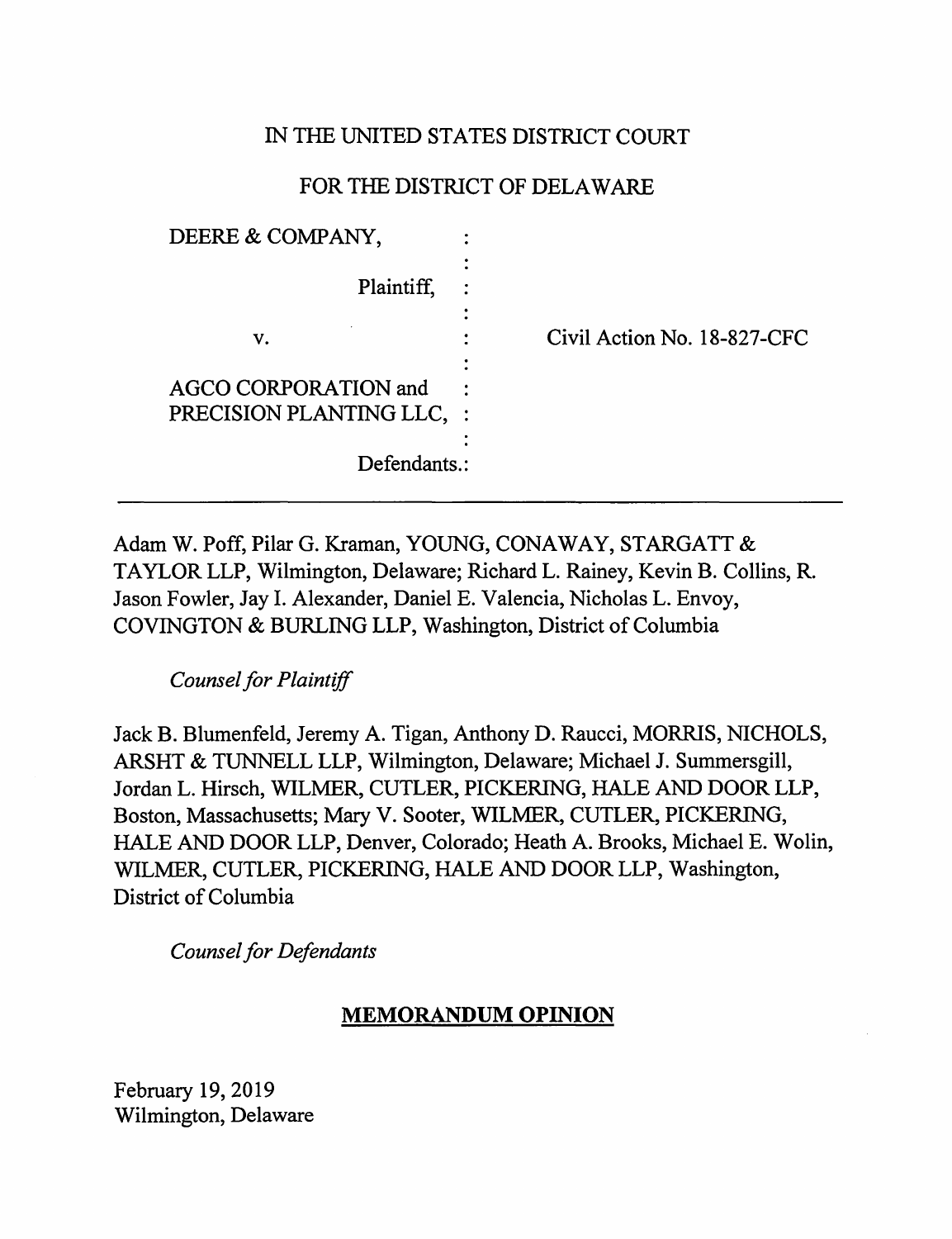

Plaintiff Deere & Company has sued Defendants AGCO Corporation and Precision Planting LLC, alleging direct, induced, contributory, and willful infringement of the same 13 patents in 13 respective counts of separate but similar amended complaints. *See generally D.I. 9* in Civil Action No. 18-827 ("AFAC"); D.I. 9 in Civil Action No. 18-828 ("PFAC"). AGCO and Precision Planting filed in their respective actions identical motions to dismiss Deere's "claims of indirect and willful infringement and enhanced damages" pursuant to Federal Rule of Civil Procedure  $12(b)(6)$  for failure to state a claim upon which relief can be granted. *See* D.I. 11.<sup>1</sup> For the reasons discussed below, I will grant in part and deny in part the motions.

## I. **BACKGROUND<sup>2</sup>**

AGCO manufactures and sells planters—mechanical implements towed behind a tractor that sow seeds in rows in a field. Precision Planting manufactures and sells components of planters, including certain seed meters (the vSet Products)

<sup>&</sup>lt;sup>1</sup> The parties' motions and briefing with respect to the motions have the same D.I. numbers. The cases were consolidated after the briefing on the motions was completed.

<sup>&</sup>lt;sup>2</sup> As I am assessing the merits of a Rule  $12(b)(6)$  motion to dismiss, I accept as true all factual allegations in the amended complaints and view those facts in the light most favorable to the plaintiff. *See Umland v. Planco Fin. Servs.,* 542 F.3d 59, 64 (3d Cir. 2008).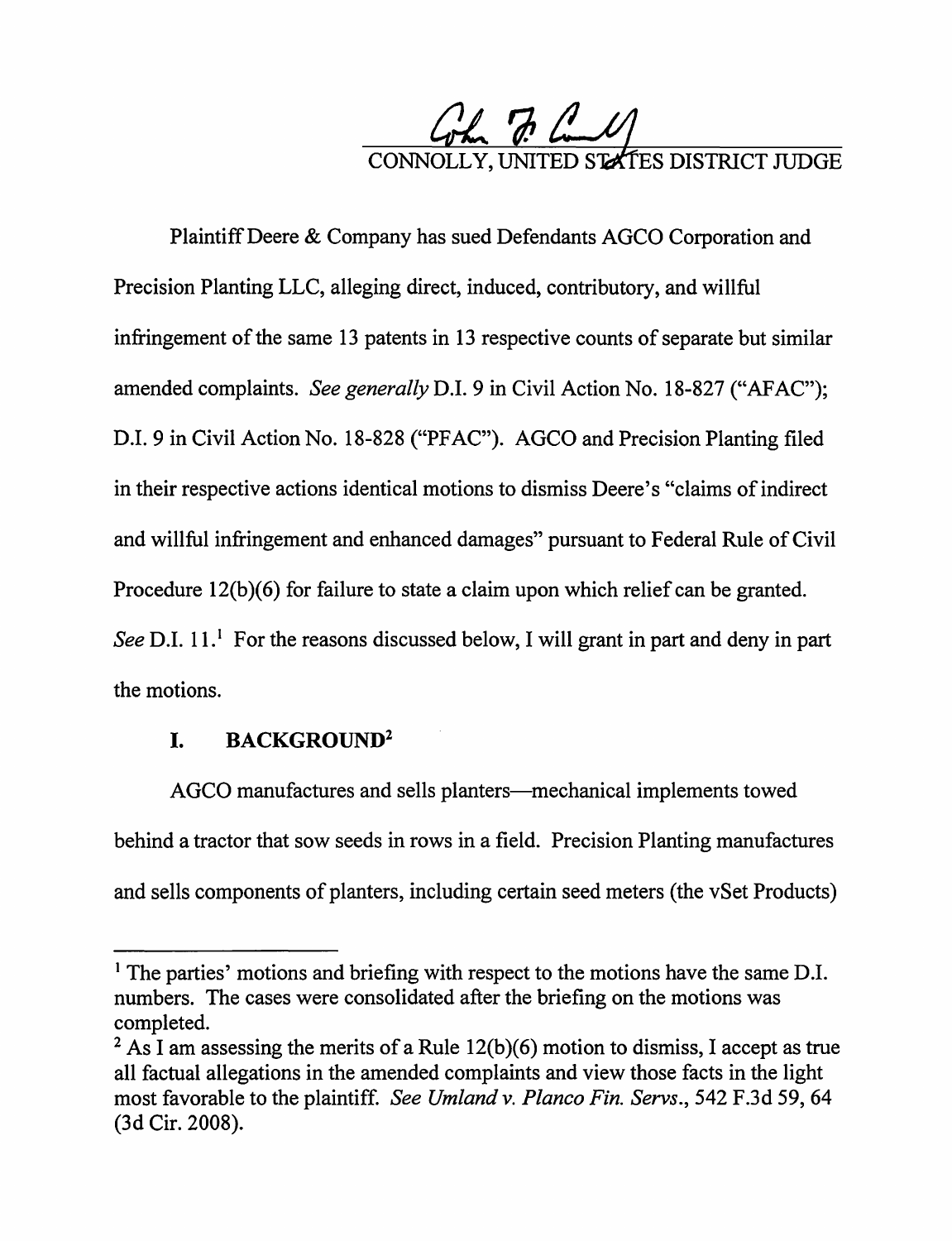and a seed delivery system (the SpeedTube Product). Deere alleges in both amended complaints that the combination of a vSet Product with the SpeedTube Product infringes its patents-in-suit. *See* AFAC ¶ 89; PFAC ¶ 87. Deere also alleges—in the AGCO amended complaint only—that the installation of the vSet Products and/or the SpeedTube Product in certain planters manufactured and sold by AGCO results in a combination that infringes the patents-in-suit. *See* AFAC **T** 97.

Deere alleges in both amended complaints that Defendants marketed and sold the combination of the vSet Products with the SpeedTube Product, and also that they "instruct[ ed]" certain "Downstream Parties," i.e., "end users, customers, dealers, distributors, and/or resellers," AFAC  $\P$  107; PFAC  $\P$  93, "to combine the vSet Products with the SpeedTube product and make, use, sell, offer to sell, and/or import those products together." AFAC  $\llbracket \llbracket 125, 145, 168, 190, 211, 232, 251, 270,$ 290, 309, 332, 354, 376; PFAC  $\P$ [111, 131, 154, 176, 197, 218, 237, 256, 276, 295, 318, 340, 362. Deere also alleges in the AGCO amended complaint that AGCO marketed and sold planters that had a vSet Product and/or the SpeedTube Product. *See* AFAC  $\P$  99, 101, 104.

In a letter sent to Precision Planting on August 11, 2017, Deere identified the four patents it asserts in Counts 1, 2, 5, and 6 of the amended complaints and "explain[ed] that Precision Planting's products infringe multiple claims" of those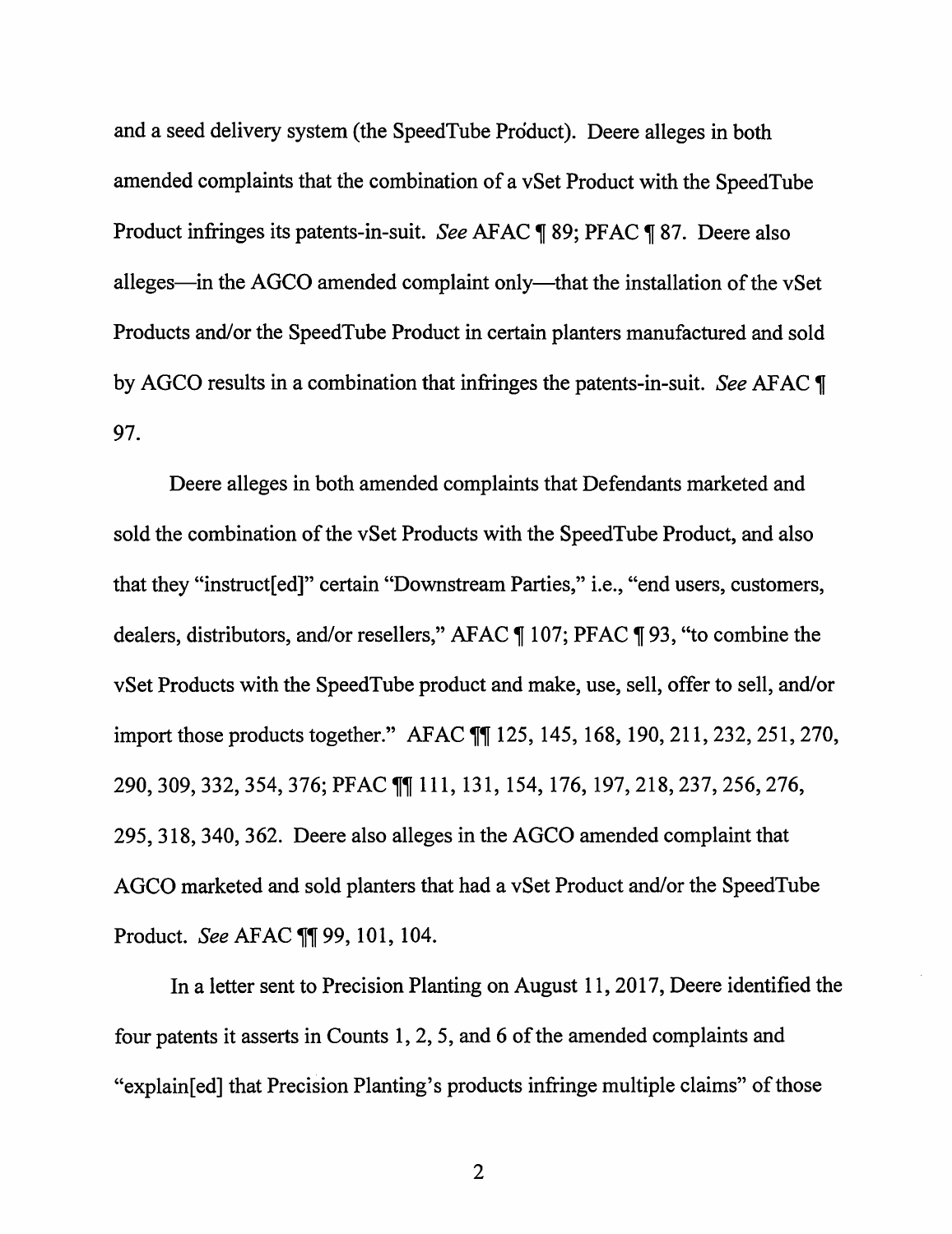patents. AFAC TT 129, 149, 215, 236; PFAC TT 115, 135, 201, 222. Although Deere attached 24 and 22 exhibits, respectively, to the AGCO and Precision Planting amended complaints, it did not attach (or quote from) the August 2017 letter; nor did it make "Precision Planting's products" a defined term in the amended complaints or allege any additional facts about the contents of the August 2017 letter in either amended complaint. Thus, there is no allegation in the amended complaints that Deere identified in the August 2017 letter the vSet Products or SpeedTube Product; and there is no allegation that Deere stated in the letter that the combination of those products or the combination of AGCO's planters with either a vSet Product or the SpeedTube Product infringes any of the four patents asserted in Counts 1, 2, 5, and 6 of the amended complaints.

On or about September 1, 2017, AGCO acquired Precision Planting as a subsidiary. AFAC  $\P$  17; PFAC  $\P$  17.

In an instruction manual dated October 2016 and published as recently as May 24, 2018 on Precision Planting's website, Precision Planting instructed customers to combine a vSet Product with the SpeedTube Product. *See* AFAC  $\P$ 92, 93 and Ex. 22; PFAC  $\P$  90, 91 and Ex. 21. As recently as May 24, 2018, AGCO published on its website marketing materials that featured an AGCO planter with the SpeedTube Product and an AGCO planter with a vSet Product. *See* AFAC **[1]** 66, 99, 101, 103, 104.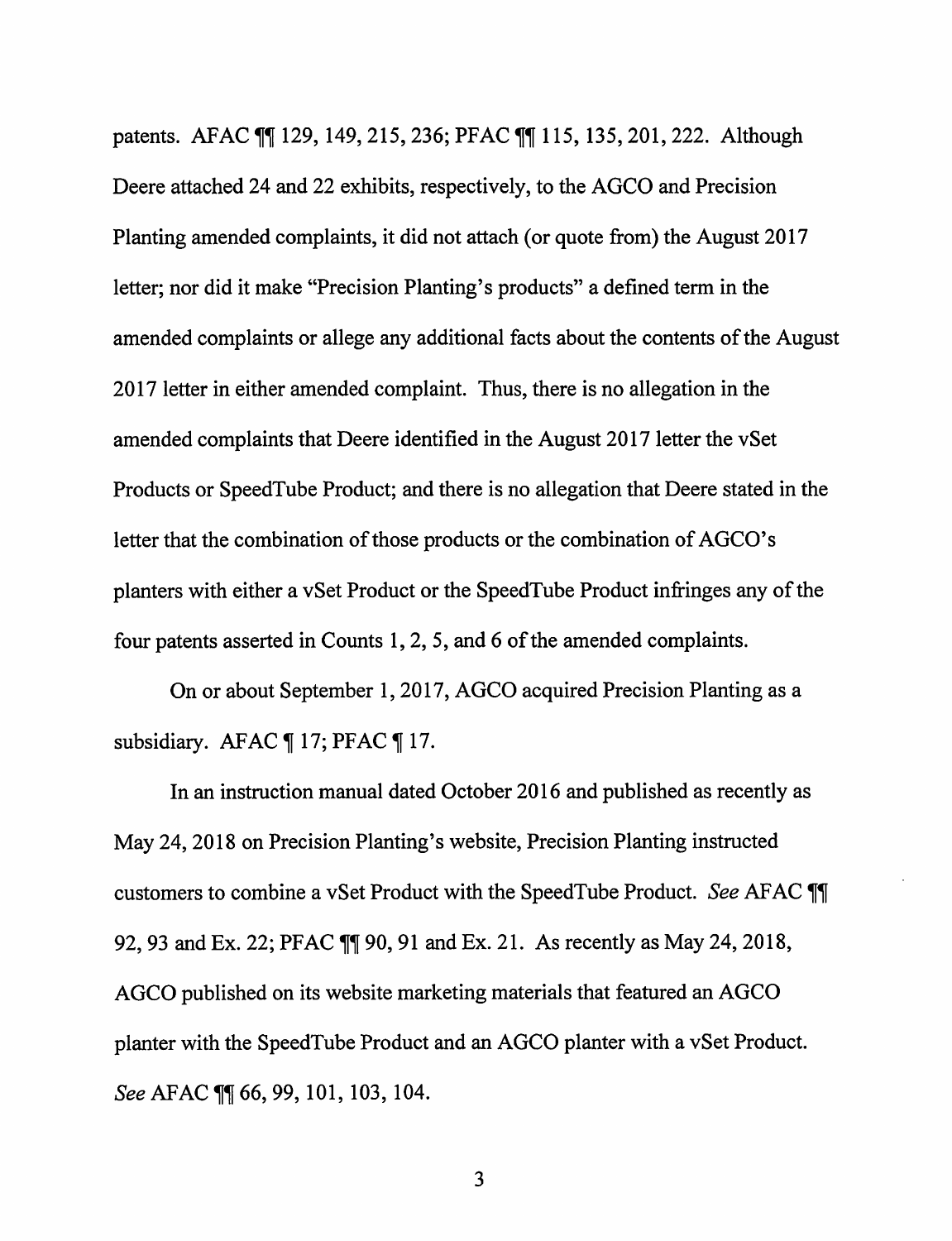On June 1, 2018, Deere filed its original complaints in these actions.

According to the Precision Planting amended complaint, the original complaint against Precision Planting alleged that the combination of the vSet and Speed Tube Products infringe claims of the eight patents asserted in Counts 3-4 and 7-12 of the amended complaints. *See PFAC [[]* 158, 180, 241, 260, 280, 299, 322, 344.<sup>3</sup> According to the AGCO amended complaint, the original complaint filed against AGCO alleged that both the combination of a vSet Product with the SpeedTube Product and the combination of an AGCO planter with a vSet Product and/or the SpeedTube Product infringe claims of those eight patents. *See AFAC [1]* 172, 194, 255,274,294,313,336,358~

<sup>3</sup> To be precise, Deere alleges in the Precision Planting amended complaint that the original complaint against Precision Planting "alleg[ed] that the Accused Infringing Products infringe claims" of the eight patents asserted in Counts 3-4 and 7-12. *See PFAC [[[*] 158, 180, 241, 260, 280, 299, 322, 344. The Precision Planting amended complaint defines "Accused Infringing Product" as "the combination" of the vSet and SpeedTube Products. PFAC ¶ 87. <sup>4</sup> To be precise, Deere alleges in the AGCO amended complaint that the original complaint against AGCO "alleg[ed] that the Accused Infringing Products infringe claims" of the eight patents asserted in Counts 3–4 and 7–12. *See* AFAC  $\P\P$  172, 194,255,274,294,313,336,358. The amended complaint against AGCO defines "Accused Infringing Products" as the combination of the "Accused Precision Planting Products" and the "Accused Combined Products." *See* AFAC ¶ 105. The AF AC defines "Accused Precision Planting Products" the same way the PFAC defines "Accused Infringing Product"—i.e., a combination involving the vSet and SpeedTube Products. AFAC ¶89. The AFAC defines "Accused Combined Product" as the combination of an AGCO planter with "a product manufactured by Precision Planting—including, for example, the vSet Products, the SpeedTube, or the Accused Precision Planting Products." AFAC  $\llbracket 97$ .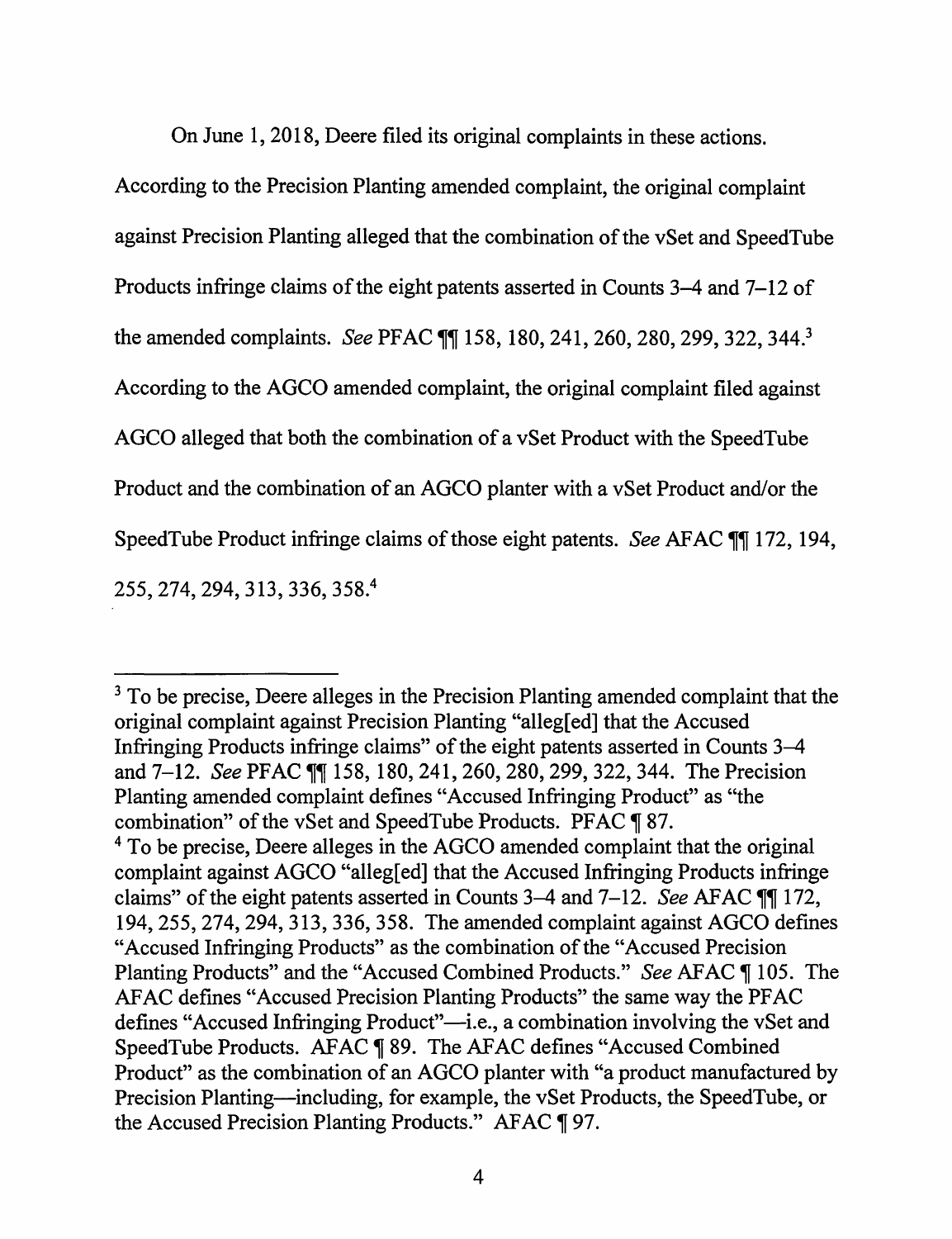The patent asserted in Count 13 of the amended complaints (U.S. Patent No. 10,004,173 (the "#173 Patent")) was issued on June 26, 2018. AFAC ¶ 363; PFAC If 349. Deere alleges that it informed Defendants' counsel on June 27, 2018 of the issuance of the #173 Patent. AFAC  $\P$  380; PFAC  $\P$  366. According to the Precision Planting amended complaint, Deere also informed Defendants' counsel on that date "that claims of the  $\left[\frac{\text{H}}{\text{H}}\right]$  atent are infringed by" the combination of the vSet and SpeedTube Products. PFAC  $\P$  366. According to the AGCO amended complaint, Deere also informed Defendants' counsel on June 27, 2018 that both the combination of a vSet Product and the SpeedTube Product and the combination of AGCO's planters with a vSet Product and/or the SpeedTube Product infringe claims of the #173 Patent. AFAC  $\P$  380.<sup>5</sup>

Deere filed its amended complaints against AGCO and Precision Planting on July 11, 2018.

## II. **LEGAL STANDARDS**

To state a claim upon which relief can be granted, a complaint must contain "a short and plain statement of the claim showing that the pleader is entitled to

*<sup>5</sup>*Again, to be precise, Deere alleges in the amended complaints that Deere informed Defendants' counsel on June 27, 2018 "of the issuance of the [#]173 Patent and that claims of the [#] 173 Patent are infringed by the Accused Infringing Products." AFAC ¶ 380; PFAC ¶ 366. As noted above in footnotes 3 and 4, Deere defined "Accused Infringing Products" differently in the two amended complaints.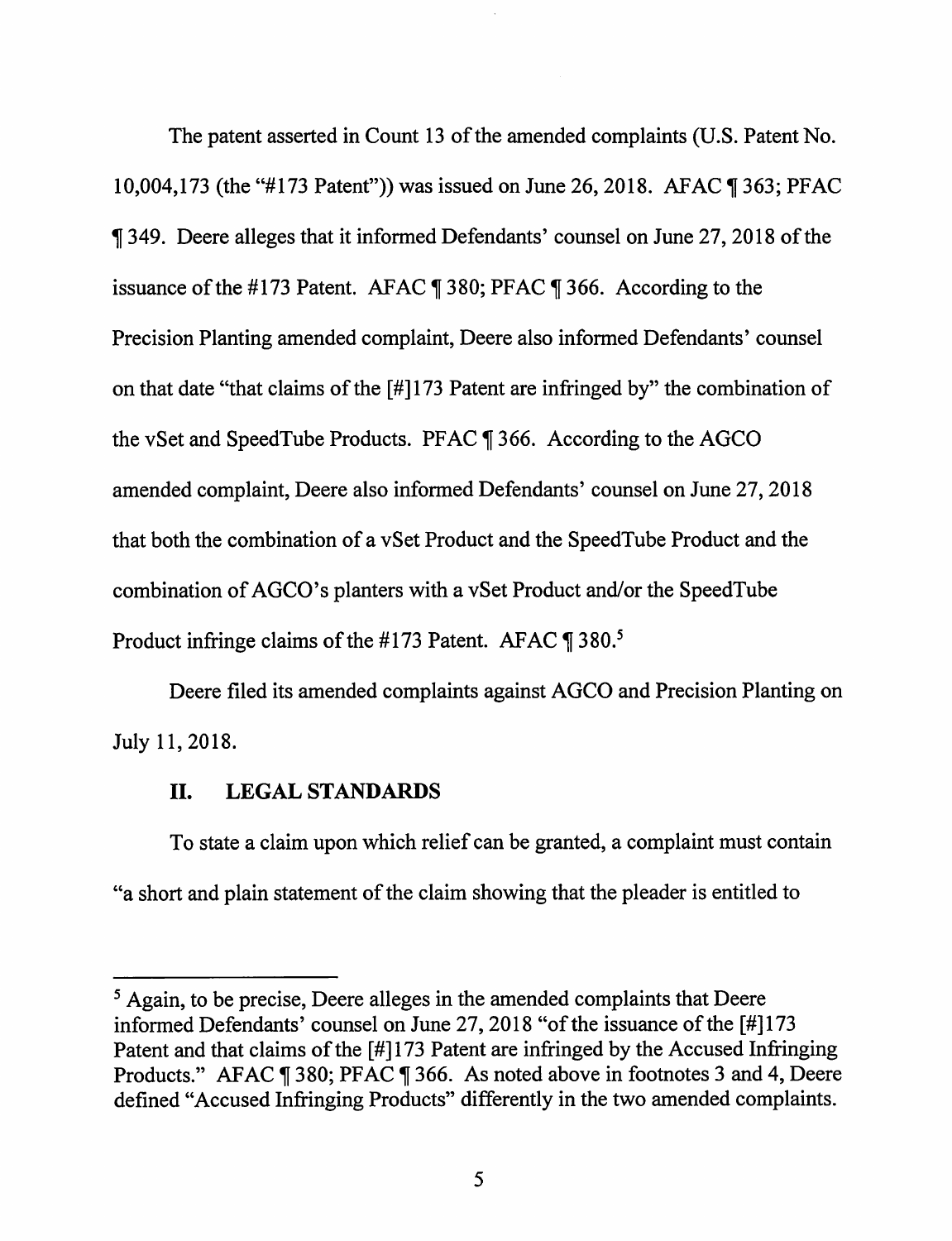relief." FED. R. CIV. P. 8(A)(2). Detailed factual allegations are not required, but the complaint must set forth sufficient factual matter, accepted as true, to "state a claim to relief that is plausible on its face." *Bell At/. Corp. v. Twombly,* 550 U.S. 544, 570 (2007). A claim is facially plausible when the factual content allows the court to draw the reasonable inference that the defendant is liable for the misconduct alleged. *Ashcroft* v. *Iqbal,* 556 U.S. 662, 678 (2009). When considering a Rule  $12(b)(6)$  motion to dismiss, the court must accept as true all factual allegations in the complaint and view them in the light most favorable to the plaintiff. *Umland,* 542 F.3d at 64.

#### III. **DISCUSSION**

Defendants have moved to dismiss Deere's claims for enhanced damages, induced infringement, and contributory infringement.

### **A. ENHANCED DAMAGES**

## **1. Legal Standards**

Section 284 of the Patent Act "gives district courts the discretion to award enhanced damages against those guilty of patent infringement." *Halo Elecs., Inc.*  v. *Pulse Elecs., Inc.,* 136 S. Ct. 1923, 1935 (2016). The statute provides that "the court may increase the damages up to three times the amount found or assessed." 35 U.S.C. § 284. Although the Court in *Halo* intentionally "eschew[ed] any rigid formula for awarding enhanced damages under§ 284," 136 S. Ct. at 1934, the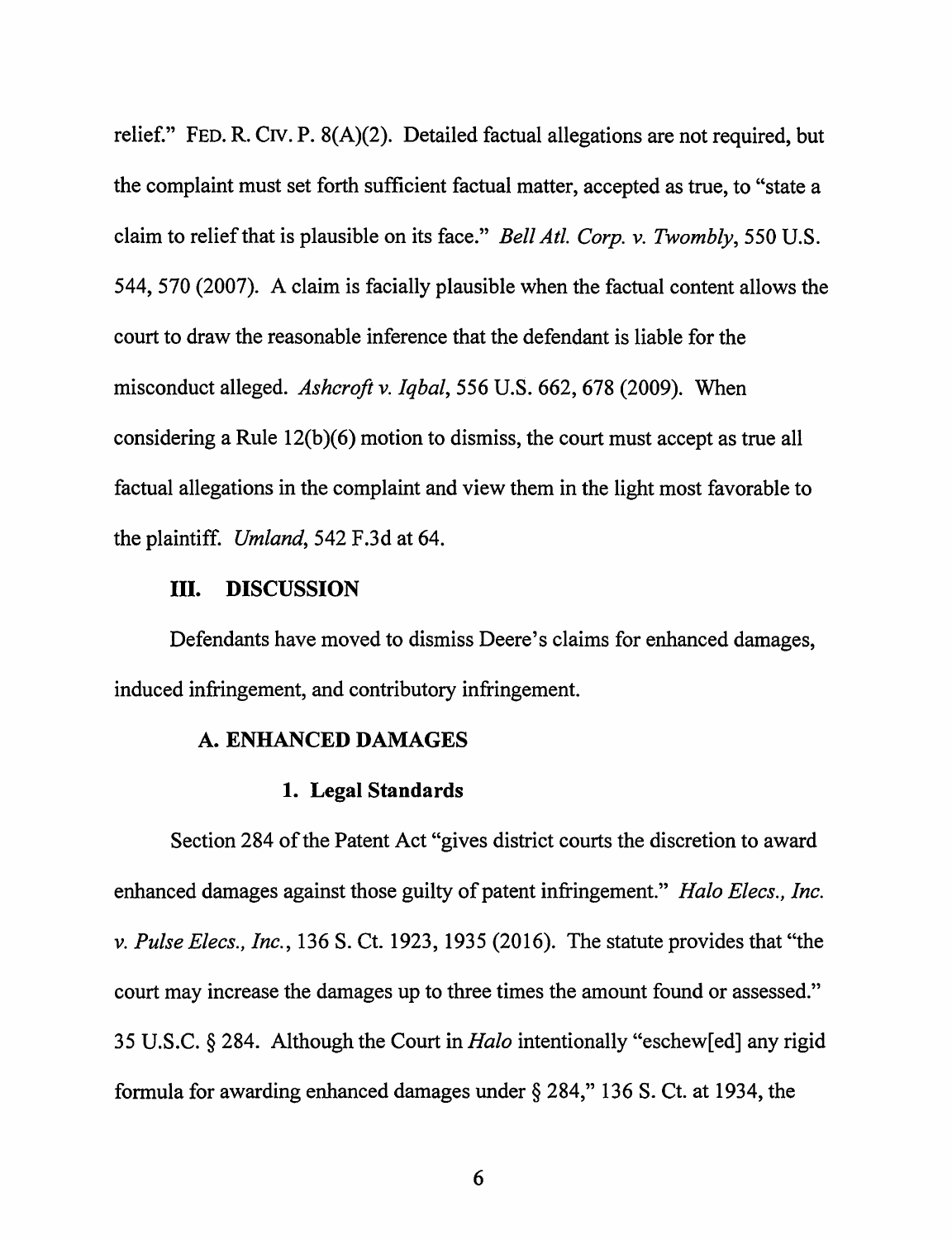Court held that the legal principles "developed over nearly two centuries of application and interpretation of the Patent Act ... channel the exercise of [the district court's] discretion" and "limit[] the award of enhanced damages to egregious cases of misconduct beyond typical infringement," *id.* at 1935. Thus, enhanced damages awards under § 284 are available only in "egregious cases" of misconduct that involve more than "typical" infringement. *Id.* As the Court explained, the enhanced damages award provided by § 284 was "designed as a 'punitive' or 'vindictive' sanction for egregious infringement behavior ... [that] has been variously described in [the Court's] cases as willful, wanton, malicious, bad-faith, deliberate, consciously wrongful, flagrant, or-indeed-characteristic of a pirate." *Id.* at 1932.

Although "§ 284 allows district courts to punish th[is] full range of culpable behavior[,]" *id.* at 1933, in the vast majority of patent cases filed today, claims for enhanced damages are sought based on allegations of willful misconduct-so much so that, even though the words "willful" and "willfulness" do not appear in  $\S$ 284, plaintiffs and courts more often than not describe claims for enhanced damages brought under  $\S 284$  as "willful infringement claims" (just as Deere has done in this case). Indeed, some parties and courts refer to such claims as willful infringement "causes of action" even though§ 271 of the Patent Act, which creates causes of action for direct, induced, and contributory infringement, does not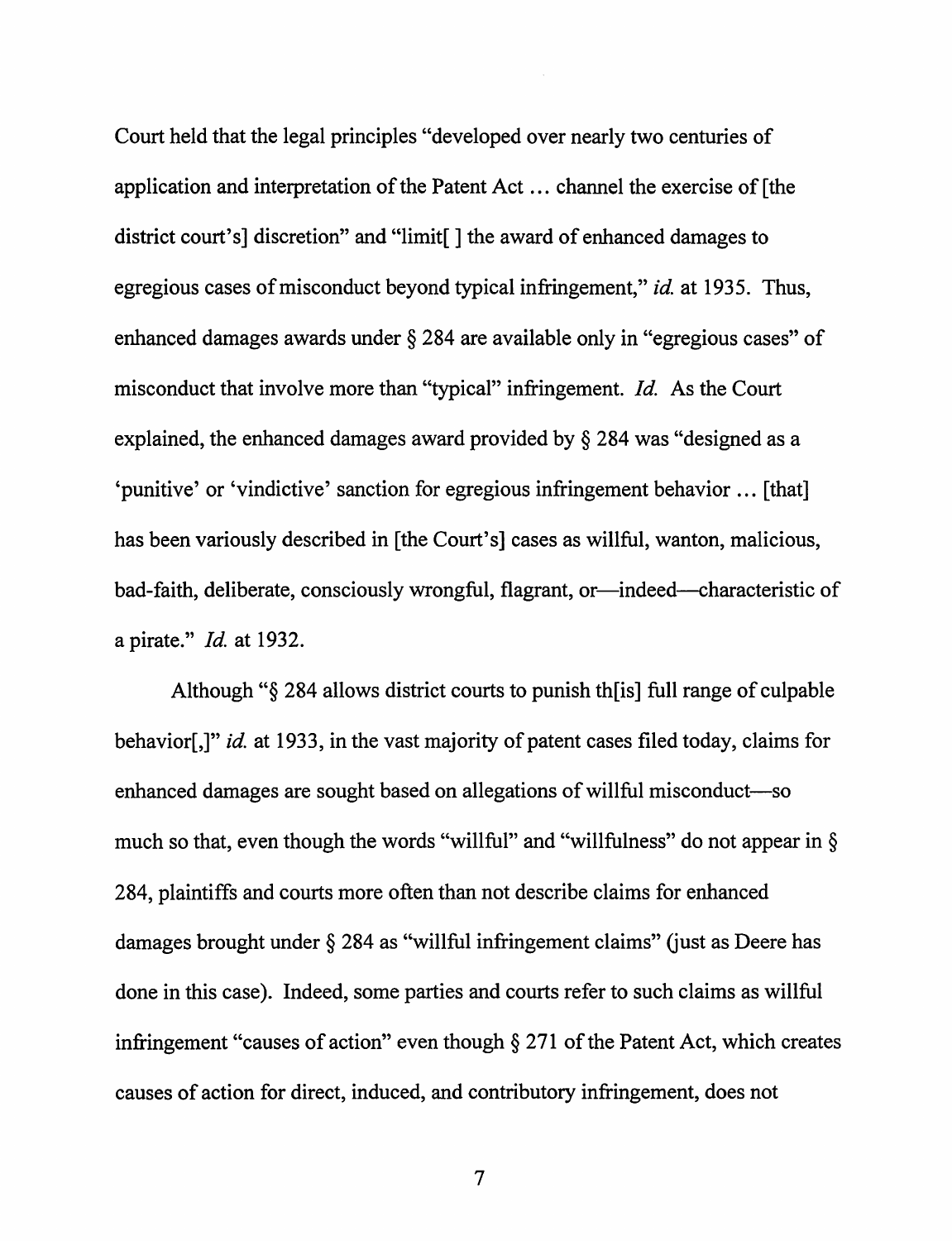mention or suggest such a thing as "willful infringement."<sup>6</sup> The fact that willfulness is the most common type of misconduct alleged by plaintiffs who invoke§ 284 makes sense, as willful conduct "serve[s] as [the] floor for culpable behavior that may incur enhanced damages." ROBERT L. HARMON, CYNTHIA A. HOMAN & LAURA A. LYDIGSEN, PATENTS AND THE FEDERAL CIRCUIT, § 17.3(a), at 1378 (13th ed. 2017). It also explains the Court's statement in *Halo* that enhanced damages under § 284 "should generally be reserved for egregious cases *typified* by willful misconduct." 136 S. Ct. at 1934 (emphasis added).

In assessing the egregiousness of a defendant's conduct for§ 284 purposes, "culpability is generally measured against the knowledge of the [defendant] at the time of the challenged conduct." *Id.* at 1933. The Court in *Halo* rejected the Federal Circuit's requirement enunciated in *In re Seagate Tech., LLC,* 497 F.3d 1360 (Fed. Cir. 2007) (en bane), that a patentee show "objective recklessness" in

<sup>6</sup>*See, e.g., Viilinge Innovation AB v. Halstead New England Corp.,* 2018 WL 2411218, at \*5 (D. Del. May 29, 2018); *Milo* & *Gabby, LLC v. Amazon.com, Inc.,*  12 F. Supp. 3d 1341, 1353 (W.D. Wash. 2014); *Trs. of Univ. of Pa. v. St. Jude Children's Research Hosp.,* 982 F. Supp. 2d 518, 529-30 (E.D. Pa. 2013); *MONEC Holding AG v. Motorola Mobility, Inc.,* 897 F. Supp. 2d 225, 236 (D. Del. 2012); *Investment Tech. Grp., Inc. v. Liquidnet Holdings, Inc.,* 759 F. Supp. 2d 387,409 (S.D.N.Y. 2010); *Powell v. Home Depot U.S.A., Inc.,* 715 F. Supp. 2d 1285, 1290 (S.D. Fla. 2010); *Dura Glob. Tech., Inc. v. Magna Donnelly Corp.*, 665 F. Supp. 2d 787, 789 (E.D. Mich. 2009); *Cogrzitronics Imaging Sys., Inc. v. Recogrzition Research Inc.,* 83 F. Supp. 2d 689,691 (E.D. Va. 2000); *Heil Co. v. Hartford Accident and lndem. Co.,* 937 F. Supp. 1355, 1361 (E.D. Wis. 1996); *In re Recombinant DNA Tech. Pat. and Contract Litig.,* 850 F. Supp. 769, 771 (S.D. Ind. 1994).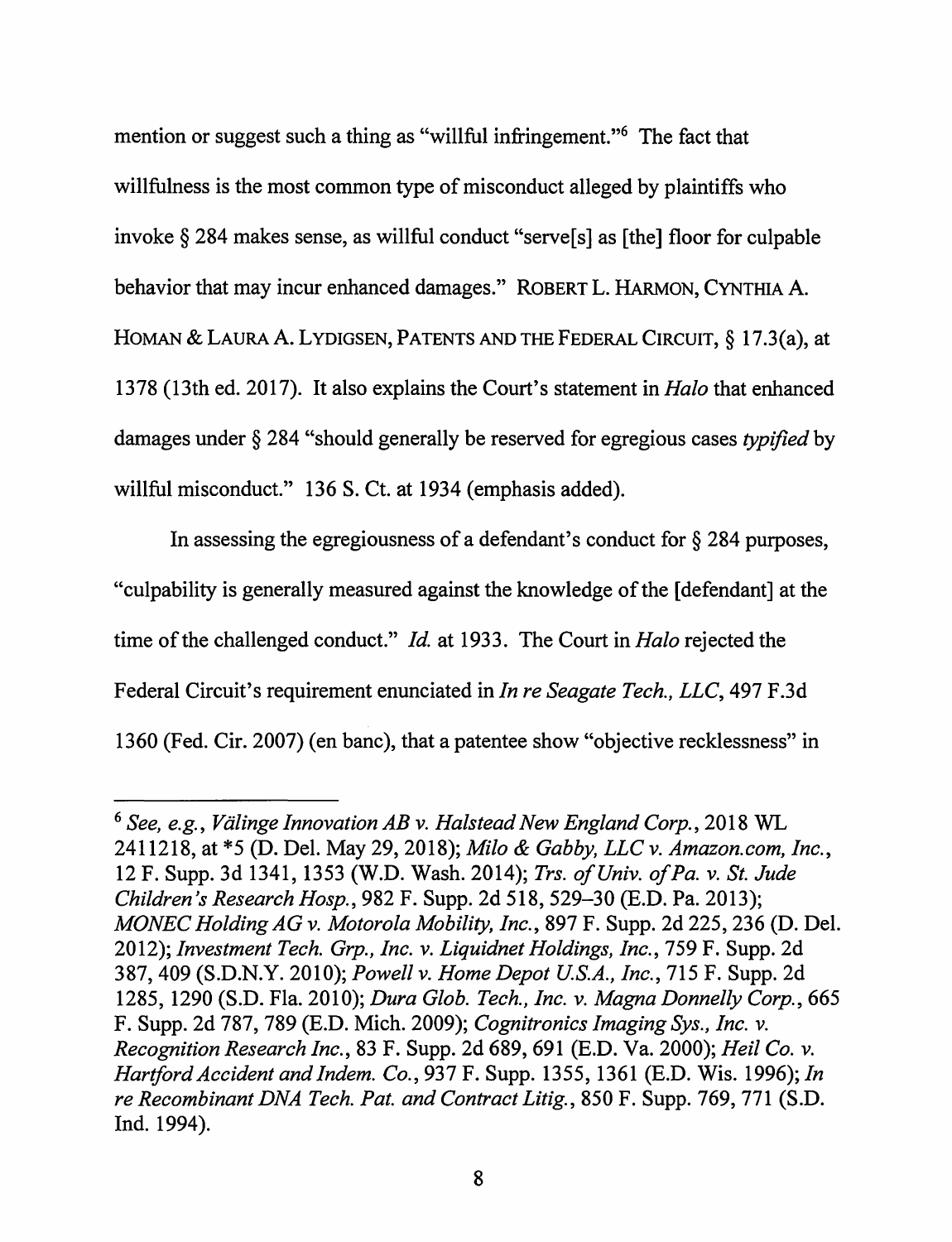order to prove willful misconduct for § 284 purposes. The Court reasoned that the "objective recklessness" test insulated many of the most culpable infringers from§ 284' s punitive sanctions because it made dispositive invalidity and noninfringement defenses asserted at trial even if the infringer had not acted on the basis of those defenses or was even aware of them. In the Court's words: "Under that standard, someone who plunders a patent—infringing it without any reason to suppose his conduct is arguably defensible—can nevertheless escape any comeuppance under§ 284 solely on the strength of his attorney's ingenuity." 136 S. Ct. at 1933. Thus, the Court held that, in cases where the asserted basis for enhanced damages is willful misconduct, it is "[t]he subjective willfulness of [the] patent infringer, intentional or knowing, [that] may warrant enhanced damages, without regard to whether his infringement was objectively reckless." *Id.* at 1933.

One might infer from the clause "intentional or knowing" that under *Halo* a defendant is guilty of willful infringement only if he knew of the patent and either intended to infringe it or knew that his actions constituted infringement. That inference is consistent with *Halo's* central holding that enhanced damages may be awarded pursuant to § 284 only in egregious cases of misconduct. It is also consistent with the Supreme Court's holding in *Global-Tech Appliances, Inc. v. SEB S.A.*, 563 U.S. 754, 766 (2011), that "induced infringement under § 271(b) requires knowledge that the induced acts constitute patent infringement." Since §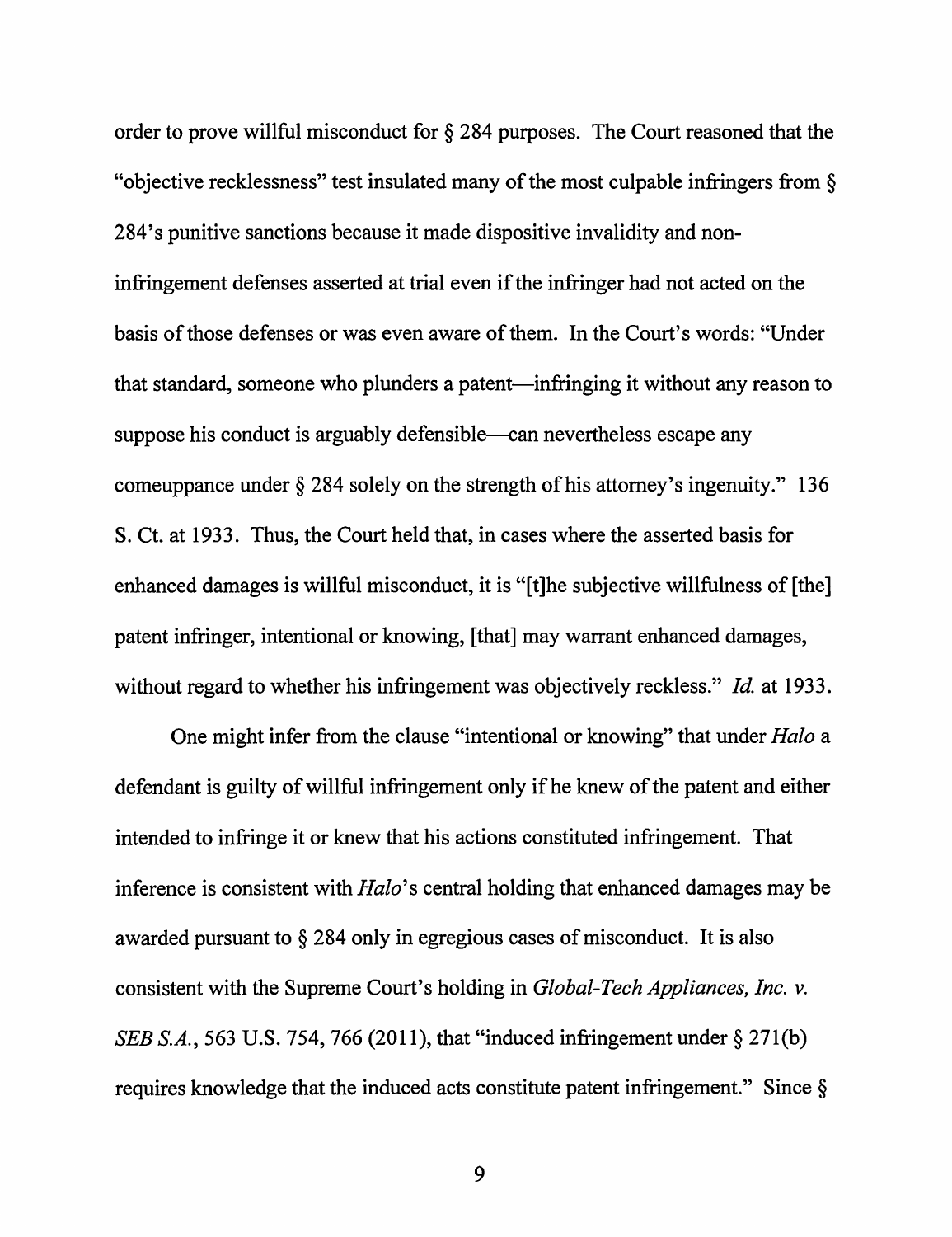284 enhanced damages are available in cases of induced infringement, *see, e.g., Barry v. Medtronic, Inc.,* 2019 WL 302886, at \*17 (Fed. Cir. Jan. 24, 2019); *SynQor, Inc. v. Artesyn Techs., Inc.,* 709 F.3d 1365, 1385 (Fed. Cir. 2013); *ACCO Brand, Inc. v. ABA Locks Mfrs. Co.,* 501 F.3d 1307, 1314 (Fed. Cir. 2007); *Metabolite Labs., Inc. v. Lab. Corp. of Am. Holdings,* 370 F.3d 1354, 1371 (Fed. Cir. 2004), and since, under *Halo,§* 284's enhanced damages award is reserved only for egregious cases, it would seem incongruous if not illogical to require a lesser showing of culpability for enhanced damages under § 284 than for induced infringement under  $\S 271(b)$ .

The Federal Circuit, however, in *Arctic Cat Inc. v. Bombardier Recreational Prods. Inc.,* 876 F.3d 1350, 1371 (Fed. Cir. 2017), held that proof that a defendant "should have known that its actions constituted an unjustifiably high risk of infringement" was sufficient to establish willfulness under *Halo.* In so holding, the Court expressly rejected the defendant's argument that this '"should have known' standard contradicts *Halo." Id.* Two other Federal Circuit decisions issued after *Halo* make clear that a plaintiff can establish willfulness for § 284 purposes with proof that "the defendant acted despite a risk of infringement that was either known or so obvious that it should have been known." *WesternGeco L.L.C. v. Ion Geophysical Corp.,* 837 F.3d 1358, 1362 (Fed. Cir. 2016) (internal quotation marks and citations omitted), *rev 'don other grounds,* 138 S. Ct. 2129 (2018); *see also*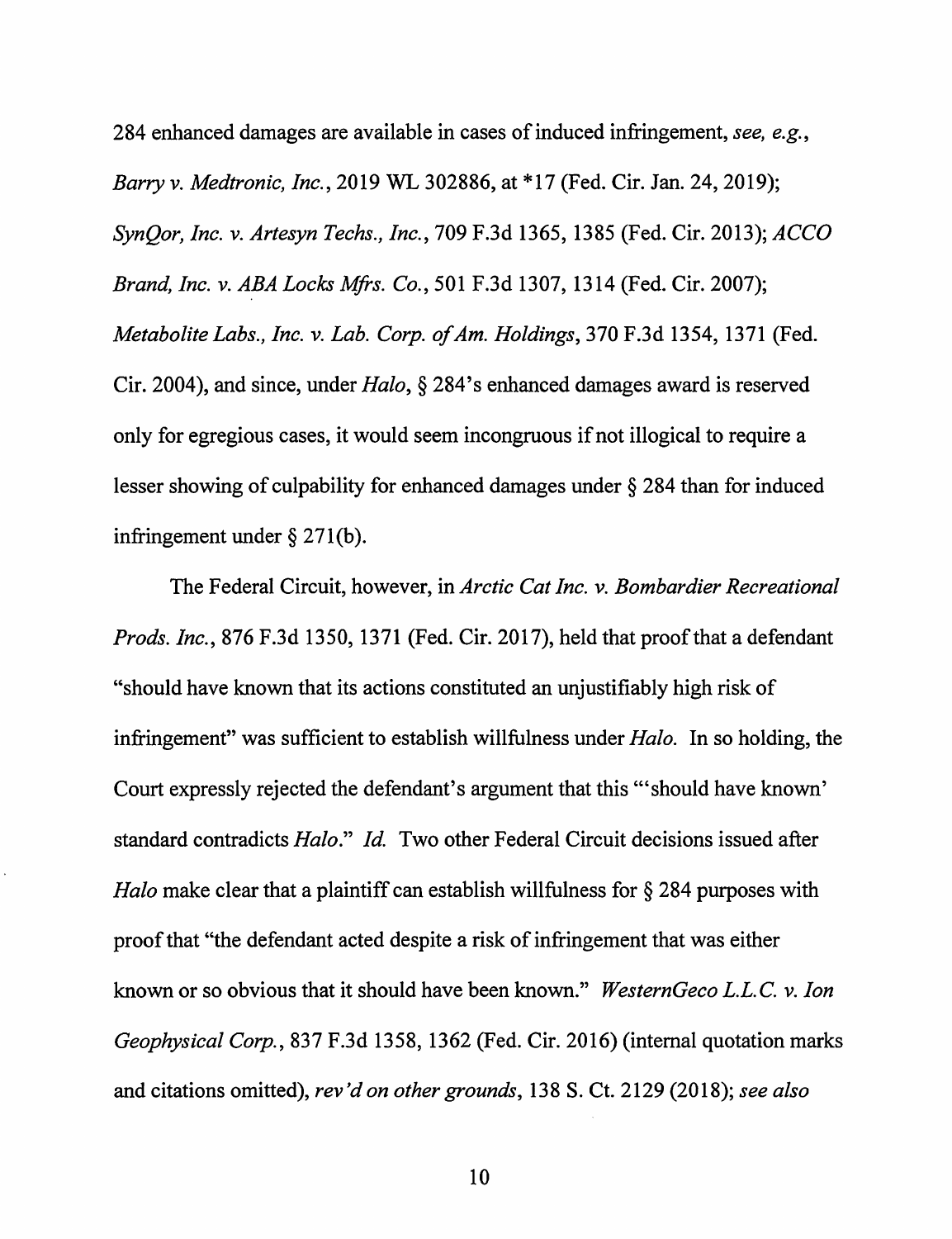*WCM Indus., Inc. v. JPS Corp.,* 721 F. App'x 959, 970 (Fed. Cir. 2018) (holding that in reviewing "under the new *Halo* standard" a district court's award of enhanced damages, "we must determine whether the evidence, when viewed in the light most favorable to [the plaintiff], was sufficient to prove by a preponderance of the evidence that [ the defendant] acted despite a risk of infringement that was either known or so obvious that it should have been known to [the defendant]") (citing *Arctic Cat,* 876 F.3d at 1371)).

It follows from these Federal Circuit decisions that in order to allege a claim for enhanced damages based on willful misconduct, a plaintiff need only allege facts from which a plausible inference can be drawn that the defendant acted despite a risk of infringement that was either known or so obvious that it should have been known.

## **2. Discussion**

Deere alleges that it is entitled to enhanced damages because: (1) Defendants engaged in post-suit willful infringement of the eight patents asserted in Counts 3- 4 and 7-12 of the amended complaints; (2) Defendants engaged in willful infringement of the four patents asserted in Counts 1, 2, 5, and 6 of the amended complaints after Deere sent Precision Planting the August 2017 letter; and (3) Defendants engaged in willful infringement of the #173 Patent after Deere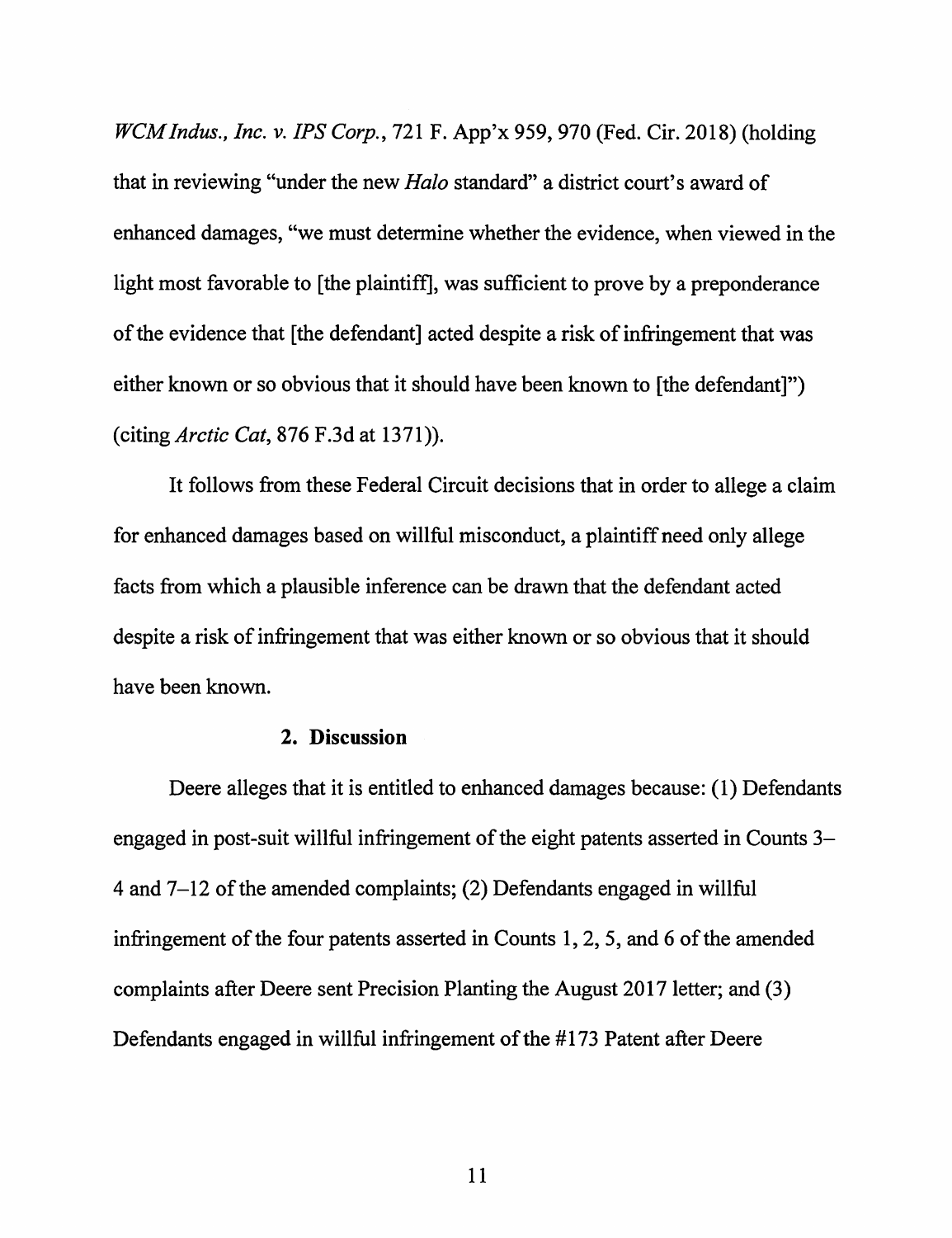informed Defendants' counsel on June 27, 2018 that Defendants' activities infringed that patent.

Defendants argue that Deere's willfulness allegations should be dismissed in their entirety because "Deere nowhere alleges-much less provides supporting facts that could show-that either defendant, at any point in time either before or after the suits were filed, deliberately copied the asserted patents, attempted to conceal its allegedly infringing behavior, or engaged in any other conduct outside the standards of commerce in the agricultural industry." D.I. 12 at 11. While I agree that deliberate copying, concealment, and conduct "outside [industry] standards" of morality are illustrative of the egregious behavior that the Court in *Halo* contemplated as deserving of enhanced damages awards under § 284; *Arctic Cat, WesternGeco,* and *WCMmake* clear that an allegation of willful infringement can be based on much less culpable conduct. Under those Federal Circuit holdings, which are binding on this Court, to plead a willfulness-based enhanced damages claim, a plaintiff need only allege that the defendant acted despite a risk of infringement that was either known or so obvious that it should have been known. *Arctic Cat,* 876 F.3d at 1371; *WesternGeco,* 837 F.3d at 1362; *WCM,* 721 F. App'x at 970. To meet this low threshold, a plaintiff need only allege facts that plausibly show that a risk of infringement was made known to the defendant or was sufficiently obvious that it should have been known to the defendant.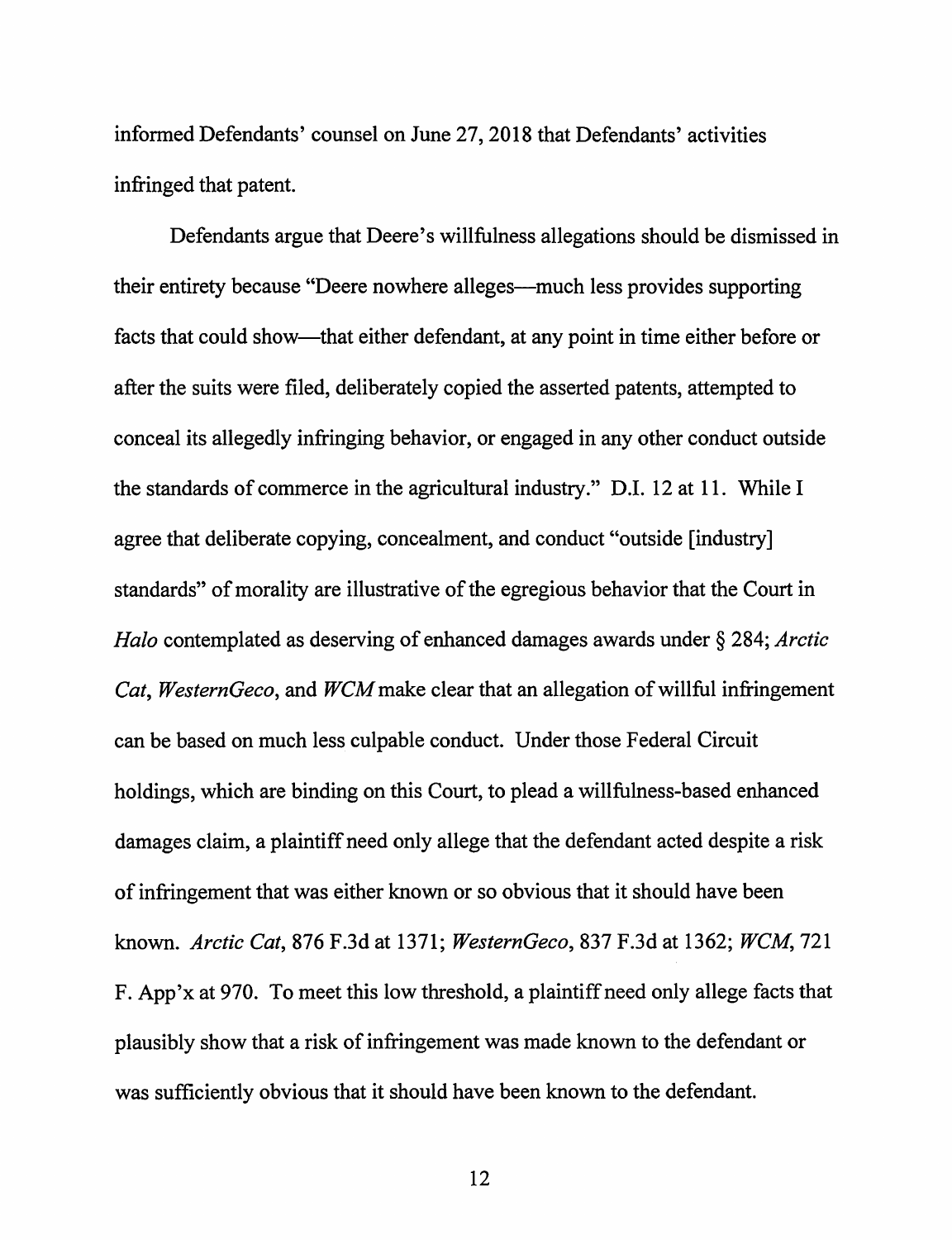Deere's allegations of willful infringement of the eight patents asserted in Counts  $3-4$  and  $7-12$  easily meet this test. As alleged in the Precision Planting amended complaint, the original complaint filed against Precision Planting identified the eight patents asserted in Counts 3–4 and 7–12 and explained that the combination of the vSet and SpeedTube Products infringe those patents. A plausible inference can be drawn from these allegations that any post-suit infringement of the eight patents resulting from the combination of the vSet and SpeedTube Products occurred despite a risk of infringement that was either known to Precision Planting or so obvious that it should have been known to it. Similarly, as alleged in the AGCO amended complaint, the original complaint filed against AGCO identified the eight patents asserted in Counts 3–4 and 7–12 and explained that the combination of the vSet and SpeedTube Products and the combination of either of those products with AGCO's planters infringe those patents. A plausible inference can be drawn from these allegations that any post-suit infringement of the eight patents resulting from those combinations occurred despite a risk of infringement that was either known to AGCO or so obvious that it should have been known to it.

It is of course also plausible—indeed, equally plausible—to infer from the original and amended complaints that Deere is using these lawsuits to scare competitors out of the market place with baseless assertions about the meaning and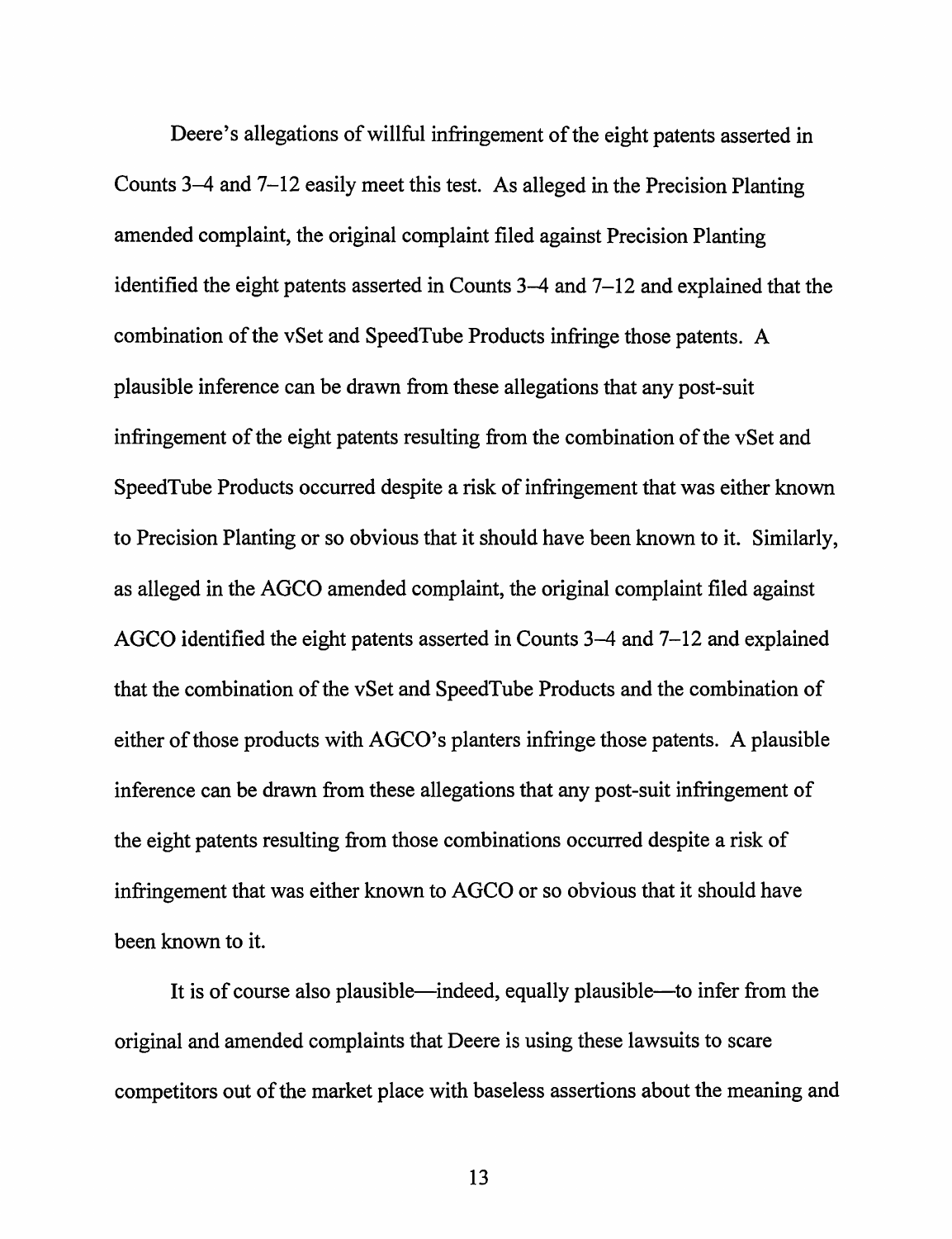scope of the patents-in-suit. But the fact that an innocuous or even exculpatory inference can also plausibly be drawn from a complaint's alleged facts does not warrant dismissal. As the Second Circuit explained in *Anderson News,* L.L. C. *v. Am. Media, Inc.,* 680 F.3d 162, 189-90 (2d Cir. 2012):

> The question at the pleading stage is not whether there is a plausible alternative to the plaintiff's theory; the question is whether there are sufficient factual allegations to make the complaint's claim plausible.  $\ldots$  [T]he plausibility standard is lower than a probability standard, and there may therefore be more than one plausible interpretation of a defendant's words, gestures, or conduct. Consequently, although an innocuous interpretation of the defendants' conduct may be plausible, that does not mean that the plaintiff's allegation that that conduct was culpable is not also plausible.

 $\ldots$  [O]n a Rule 12(b)(6) motion it is not the province of the court to dismiss the complaint on the basis of the court's choice among plausible alternatives. Assuming that [the plaintiff] can adduce sufficient evidence to support its factual allegations, the choice between or among plausible interpretations of the evidence will be a task for the factfinder.

Accordingly, I will deny Defendants' motions to dismiss the enhanced damages

claims alleged in Counts 3-4 and 7-12 of the amended complaints.

I tum next to Deere's enhanced damages claims based on the alleged willful

infringement of the four patents asserted in Counts 1, 2, 5, and 6 of the amended

complaints. The only alleged source of Defendants' knowledge of these patents is

the August 2017 letter. Putting aside the absence of any non-conclusory allegation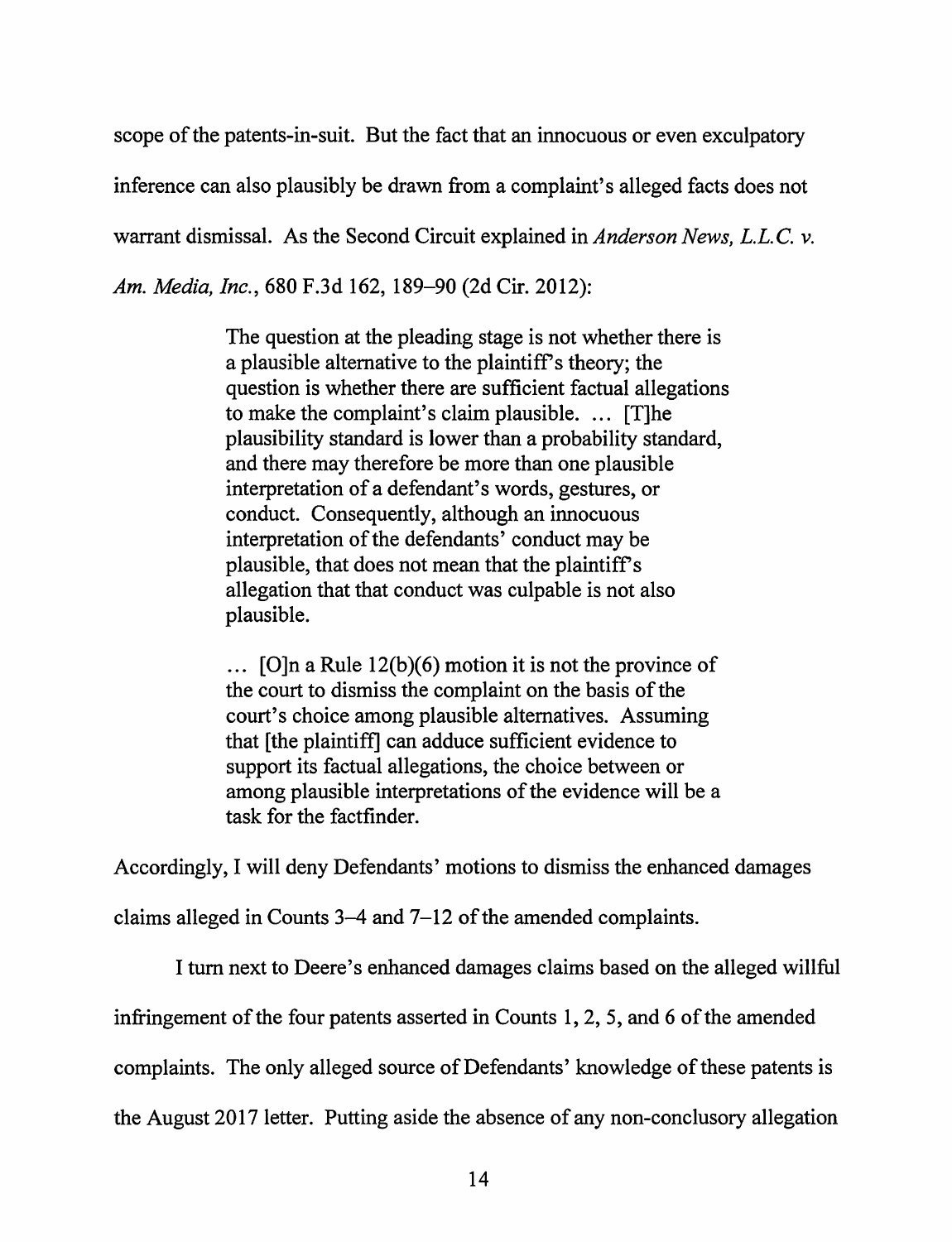that AGCO received or was made aware of that letter before the filing of the original complaints,<sup>7</sup> the amended complaints do not allege that the letter identified the vSet Products, the SpeedTube Product, or AGCO's planters; nor do the amended complaints allege that the letter stated that (let alone explained how) the combination of a vSet Product and the SpeedTube Product or the combination of AGCO's planters with either a vSet Product or the SpeedTube Product infringe the four patents asserted in Counts 1, 2, 5, and 6. Thus, it cannot be said that Defendants knew or should have known from the alleged contents of the August 2017 letter that Defendants' activities constituted a sufficient risk of infringement to make them cease those activities. Accordingly, I will dismiss the claims for enhanced damages alleged in Counts 1, 2, 5, and 6.

Finally, I tum to the allegations of willful infringement of the #173 Patent. Because the Precision Planting amended complaint alleges that Deere informed Defendants on June 27, 2018 of Deere's belief that the combination of the vSet and SpeedTube Products infringes claims of the # 173 Patent, it is plausible to infer that

<sup>&</sup>lt;sup>7</sup> Defendants argue that to the extent the willfulness allegations are based on the August 2017 letter and are alleged against AGCO, they should be dismissed because the amended complaint does not plausibly allege that AGCO received the letter. I agree. The amended complaint filed against AGCO alleges that the August 2017 letter was sent to Precision Planting only, and before AGCO acquired Precision Planting. The amended complaint alleges that "on information and belief,  $[AGCO]$  was informed of the existence" of the letter, AFAC  $\P$  129, but it alleges no facts from which this conclusory allegation can plausibly be inferred.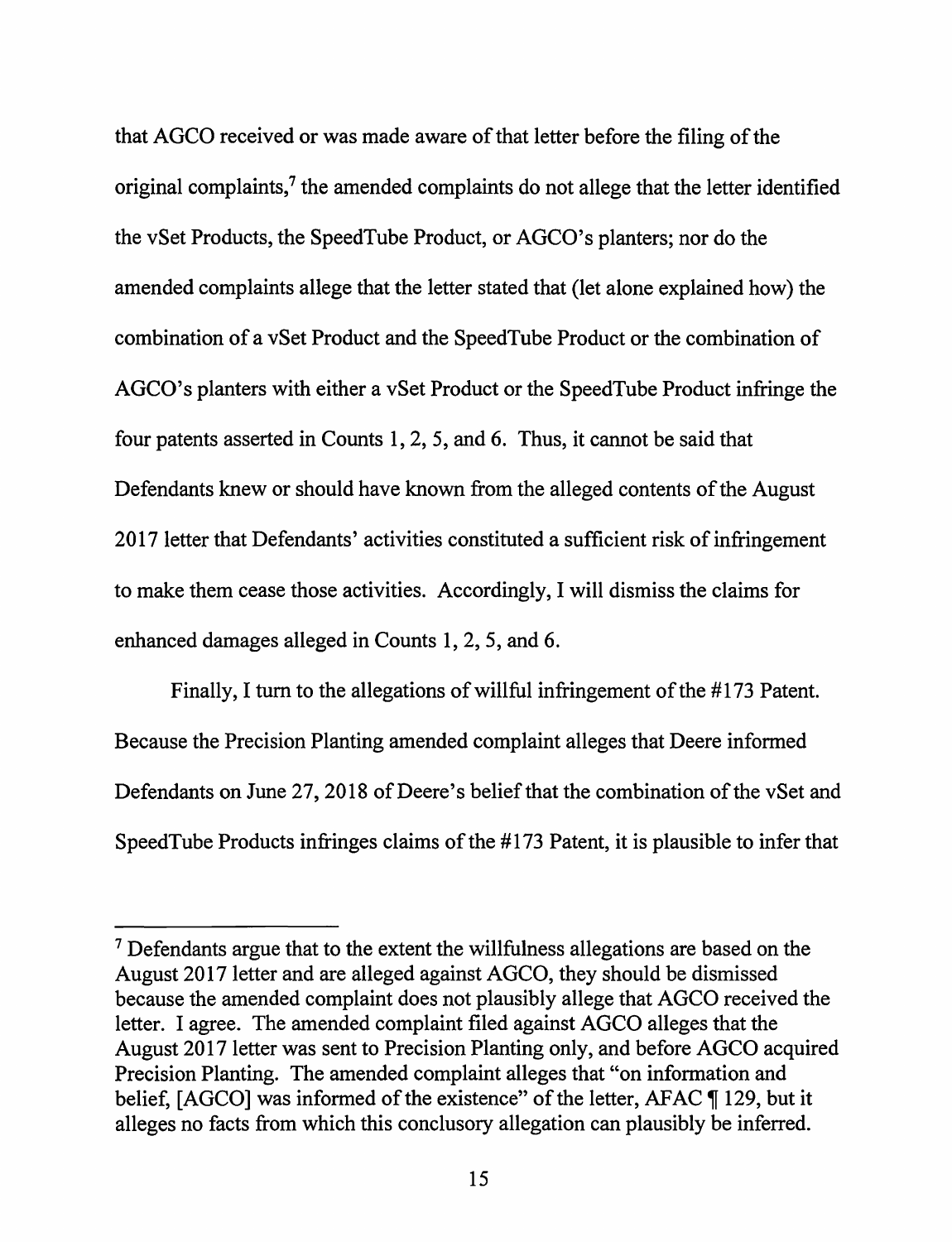Precision Planting's continued manufacturing, sale, use, or inducement of that combination constituted willful infringement. Similarly, because the AGCO amended complaint alleges that Deere informed Defendants' counsel on June 27, 2018 of Deere's belief that the combination of the vSet and Speed Tube Products and the combination of either of those products with AGCO's planters infringe claims of the #173 Patent, it is plausible to infer that AGCO's continued manufacturing, sale, use, or inducement of those combinations constituted willful infringement. Accordingly, I will deny Defendants' motions to dismiss the enhanced damages claims alleged in Counts 13 of the amended complaints.

## **B. INDUCED INFRINGEMENT**

# **1. Legal Standards**

"Whoever actively induces infringement of a patent shall be liable as an infringer." 35 U.S.C. § 271(b). "To prove inducement of infringement, unlike direct infringement, the patentee must show that the accused inducer took an affirmative act to encourage infringement with the knowledge that the induced acts constitute patent infringement." *Microsoft Corp. v. DataTern, Inc.,* 755 F.3d 899, 904 (Fed. Cir. 2014) (citing *Global-Tech,* 563 U.S. at 765-66). Thus, "[fJor an allegation of induced infringement to survive a motion to dismiss, a complaint must plead facts plausibly showing that the accused infringer specifically intended [another party] to infringe [the patent] and knew that the [other party]'s acts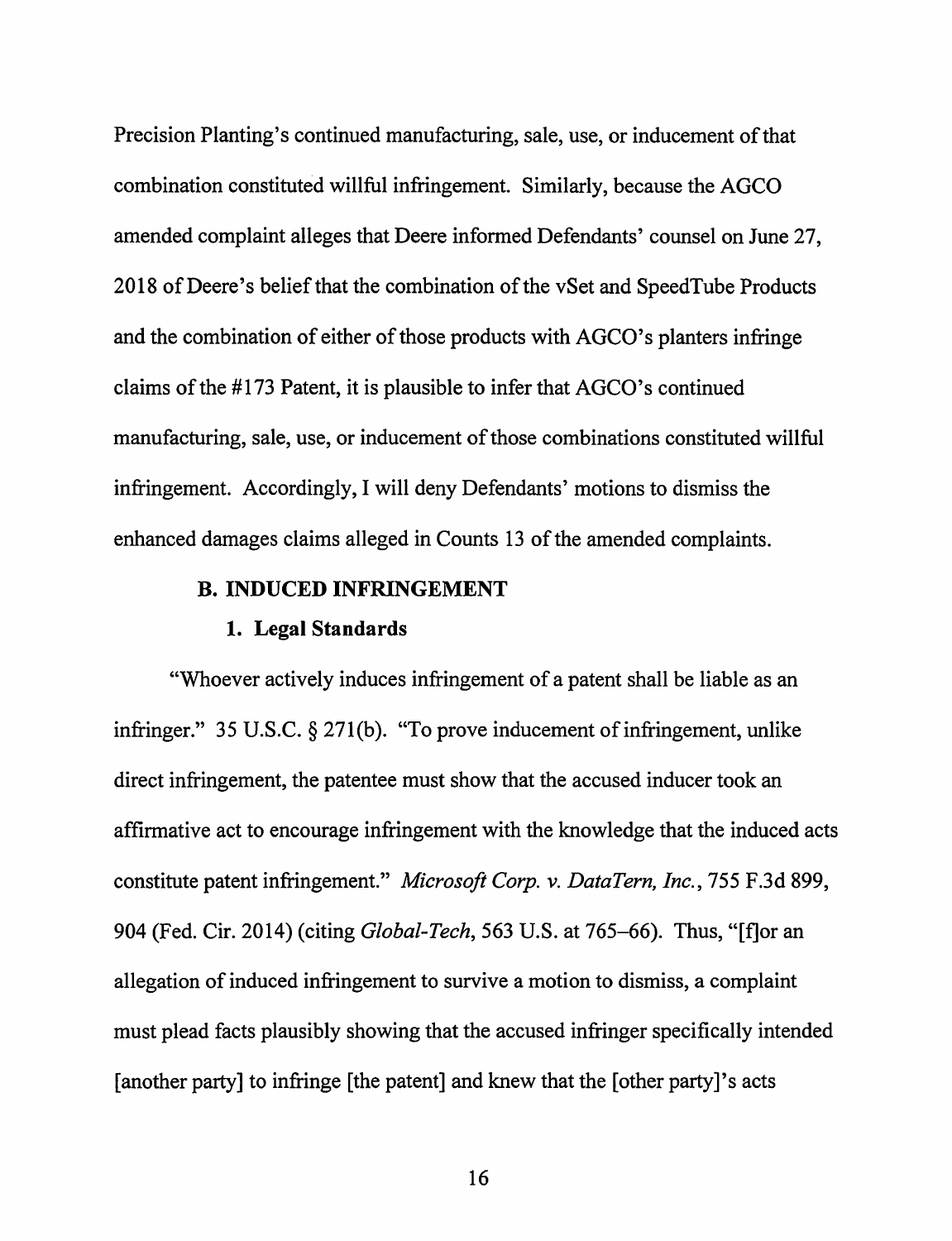constituted infringement." *Lifetime Indus., Inc. v. Trim-Lok, Inc.,* 869 F.3d 1372, 1379 (Fed. Cir. 2017) (alterations in original) (internal quotation marks and citation omitted).

## **2. Discussion**

Defendants argue that the induced infringement claims alleged in the amended complaints are deficient as a matter of law because there are no allegations of fact from which the requisite knowledge and specific intent for an induced infringement claim can be inferred.

## **a. Knowledge That The Induced Acts Constituted Infringement**

"[I]nduced infringement under  $\S 271(b)$  requires knowledge that the induced acts constitute patent infringement." *Global-Tech,* 563 U.S. at 766. A patent holder can establish that knowledge by showing that the defendant was willfully blind—i.e., by showing that the defendant (1) subjectively believed that there was a high probability that the induced acts constituted infringement and (2) took deliberate actions to avoid learning of that fact. *Id.* at 768-69.

Deere's allegations about Defendants' knowledge of the infringing nature of the acts they induced track Deere's allegations of willfulness. With respect to the four patents asserted in Counts 1, 2, 5, and 6 of the amended complaints, Deere alleges that Defendants knew from the August 2017 letter that the alleged infringing combinations of the vSet Products, the SpeedTube Product, and/or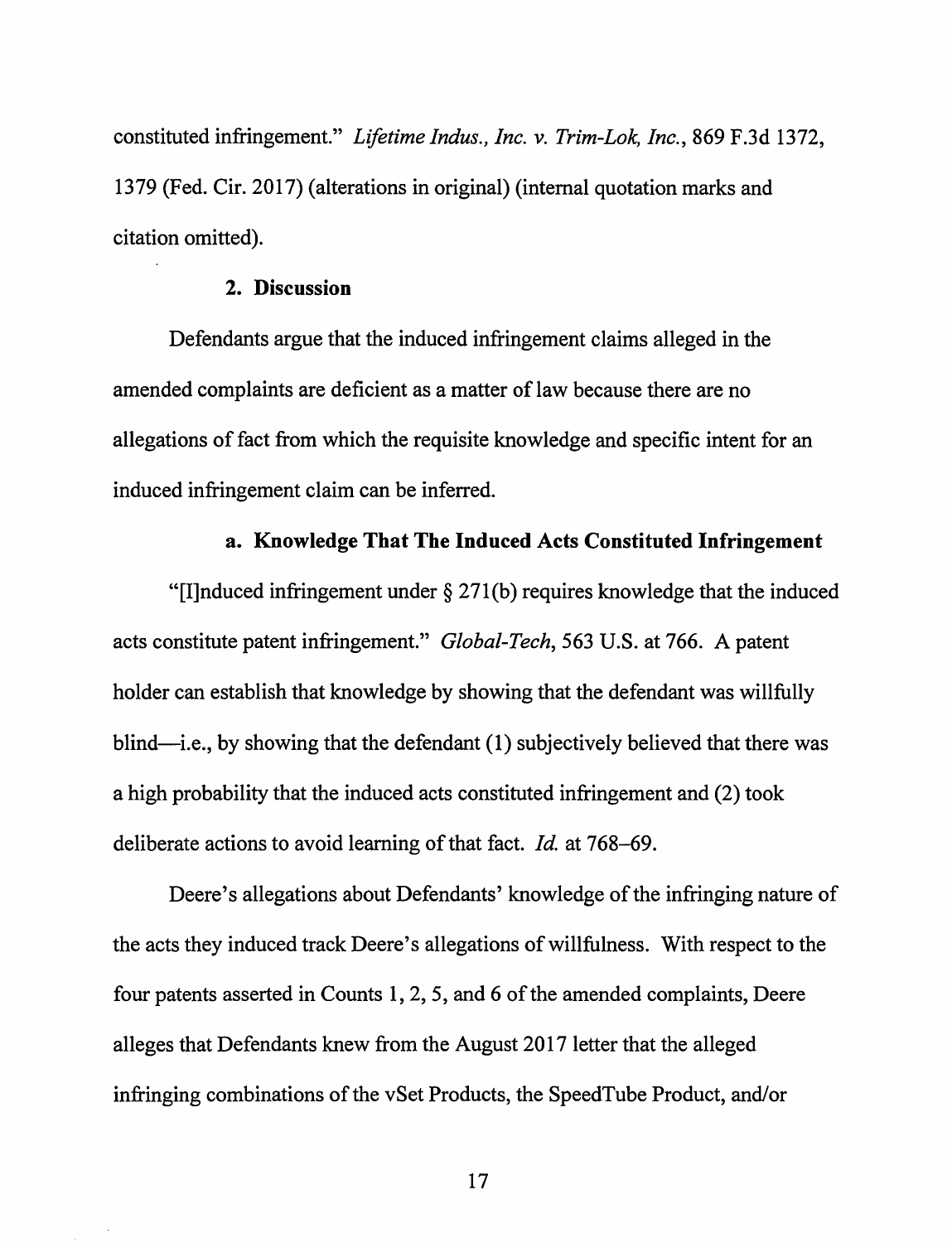AGCO planters infringe those patents. With respect to the eight patents asserted in Counts 3-4 and 7-12 of the amended complaints, Deere alleges that Defendants knew from the original complaints that the alleged infringing combinations infringe those patents. Finally, with respect to the 13th counts of the amended complaints, Deere alleges that it informed Defendants' counsel on June 27, 2018 that the alleged infringing combinations infringe the #173 Patent.

As discussed above, Deere does not allege that AGCO received the August 2017 letter; nor does it allege that the August 2017 letter informed Defendants that either the combination of the vSet and Speed Tube Products or the combination of ACGO's planters with the vSet and/or SpeedTube Products infringes the patents asserted in Counts 1, 2, 5, and 6. Accordingly, Deere has not alleged the requisite knowledge element of an induced infringement claim for the patents asserted in Counts 1, 2, 5, and 6; and I will grant Defendants' motions to dismiss those claims.

I reject, however, Defendants' argument that Deere has not adequately pied the requisite knowledge for the remaining induced infringement claims. It is plausible to infer from Deere's allegations about the contents of the original complaints filed on June I, 2018 and the marketing materials Defendants published on their websites as of May 24, 2018 that Defendants either (1) knew as of June 1, 2018 that Downstream Parties' use of the alleged infringing combinations constituted infringement of the patents asserted in Counts 3-4 and 7-12 of the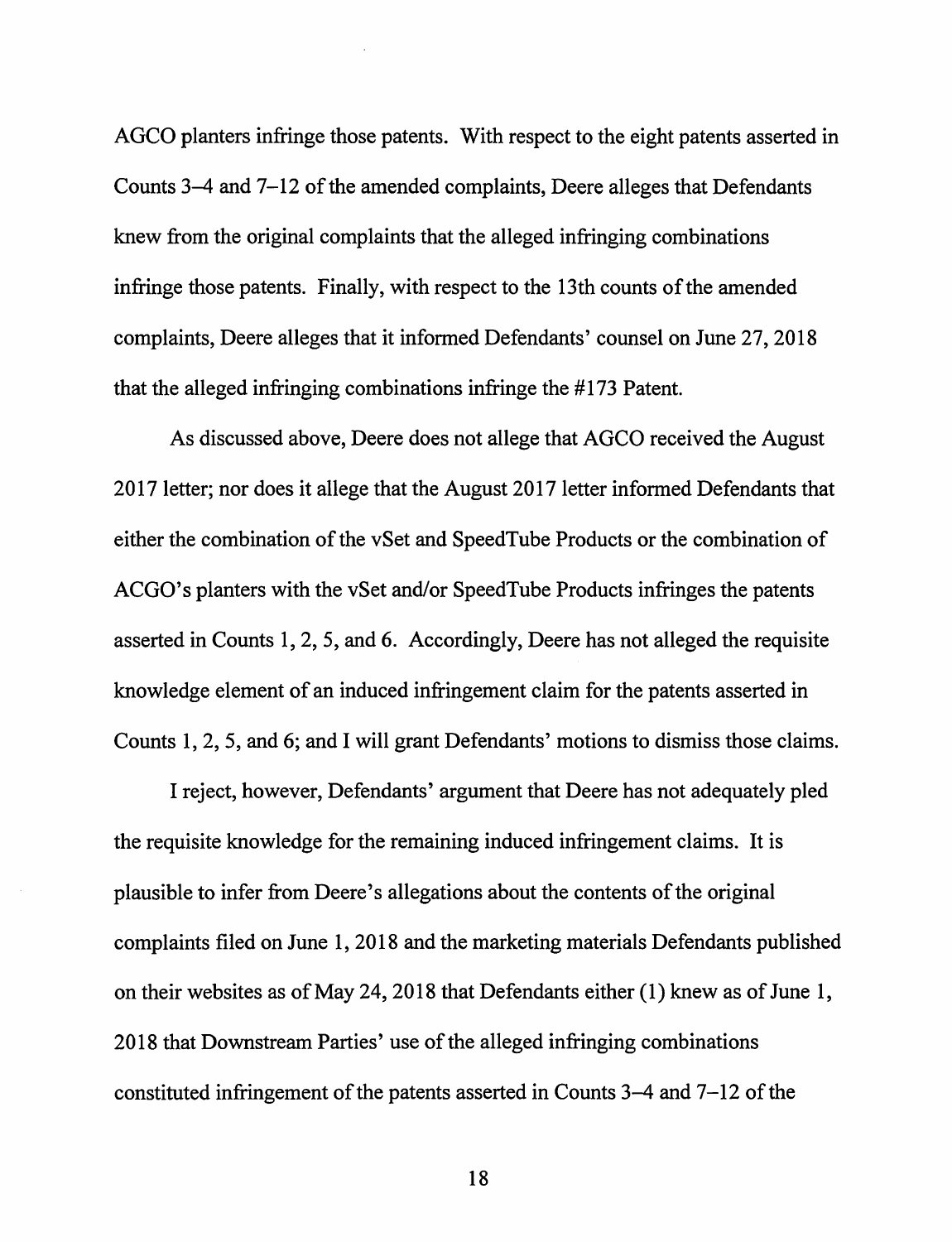amended complaints or (2) believed and chose to ignore as of June 1, 2018 that there was a high probability that Downstream Parties' acts constituted infringement of those patents. Similarly, it is plausible to infer from Deere's allegations about its communications with Defendants' counsel on June 27, 2018 and Defendants' online marketing materials that Defendants either ( 1) knew as of that date that Downstream Parties' use of the alleged infringing combinations constituted infringement of the #173 Patent or (2) believed and chose to ignore as of June 27, 2018 that there was a high probability that Downstream Parties' acts constituted infringement of that patent. To be sure, it is equally plausible to infer from these allegations in the amended complaints that the allegations of infringement in Deere's original complaints and its communications with Defendants' counsel on June 27, 2018 were false and intended to scare Defendants into abandoning lawful conduct. But at this stage of the proceedings the fact that an alternative plausible inference can be drawn from the allegations is of no moment.

## **b. Specific Intent to Induce Infringement**

"[S]pecific intent may be inferred from circumstantial evidence where a defendant has both knowledge of the patent and specific intent to cause the acts constituting infringement." *Ricoh Co. v. Quanta Comput. Inc.,* 550 F.3d 1325, 1342 (Fed. Cir. 2008); *see also Lifetime,* 869 F.3d at 1380 ("[A] patent owner[]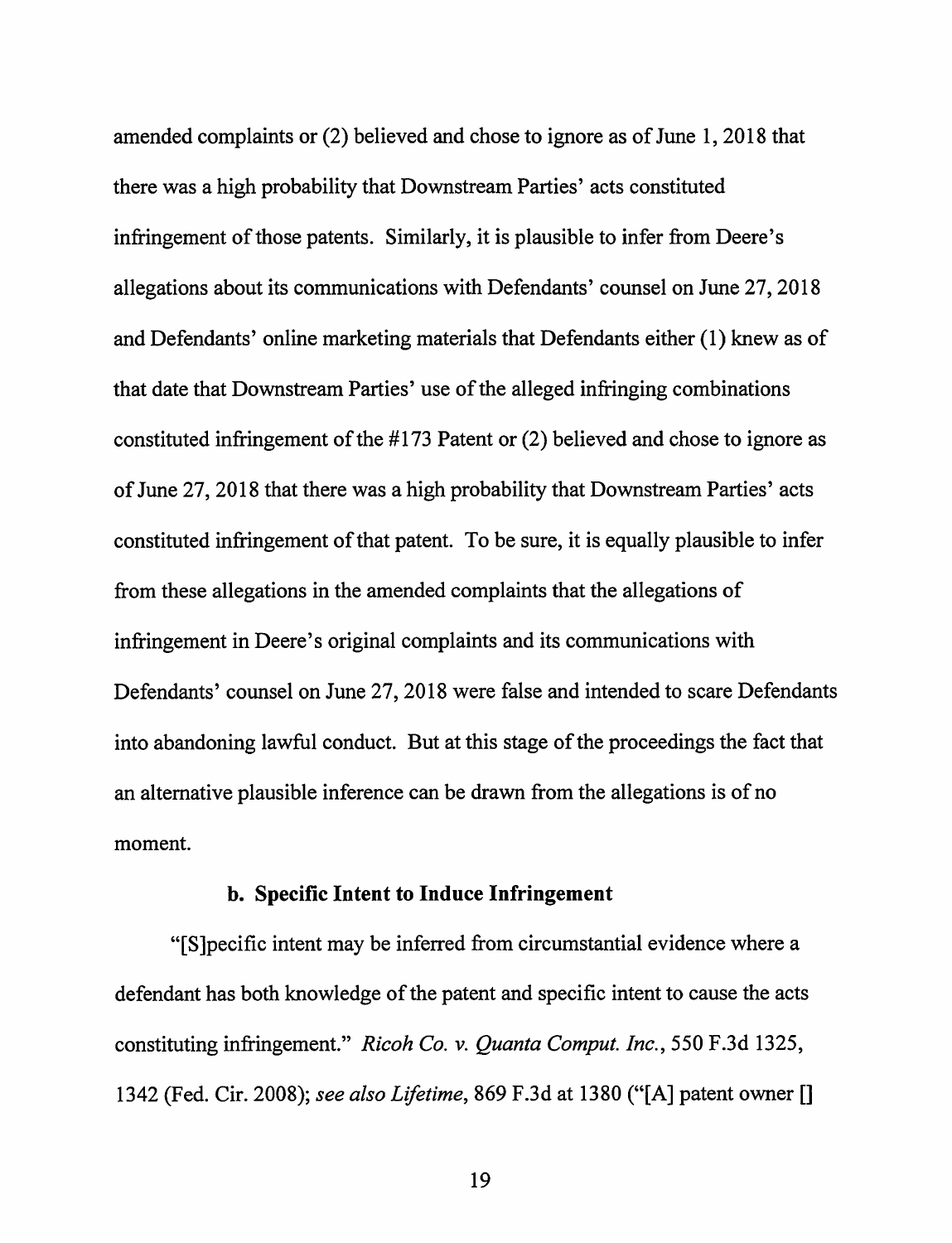adequately plead[s] intent where it allege[s] knowledge of the patent and [] plausibly plead[s] that the defendants' customers performed the claimed method."). "Evidence of active steps ... taken to encourage direct infringement, such as advertising an infringing use or instructing how to engage in an infringing use, show[s] an affirmative intent that the product be used to infringe, and a showing that infringement was encouraged overcomes the law's reluctance to find liability when a defendant merely sells a commercial product suitable for some lawful use." *Metro-Goldwyn-Mayer Studios Inc.* v. *Grokster, Ltd.,* 545 U.S. 913, 936 (2005) (first alteration in original) (internal quotation marks and citation omitted).

As discussed above, Deere has adequately pleaded that (1) as of June 1, 2018 Defendants knew that the alleged infringing combinations of the vSet Products, the SpeedTube Product, and/or AGCO planters infringe the patents asserted in Counts 3-4 and 7-12 of the amended complaints, and (2) as of June 27, 2018 Defendants knew that the alleged infringing combinations of the vSet Products, the SpeedTube Product, and/or AGCO planters infringe the # 173 Patent. Deere has also alleged that Downstream Parties use these alleged infringing combinations, and that, as of May 24, 2018, Defendants instructed Downstream Parties to make and use these alleged infringing combinations. *See* AFAC  $\P\P$  123, 143, 166, 188, 209, 230, 249, 268, 288, 307, 330, 352, 374; PFAC TI 109, 129, 152, 174, 195, 216,235,254,274, 293, 316, 338, 360. Thus, it can plausibly be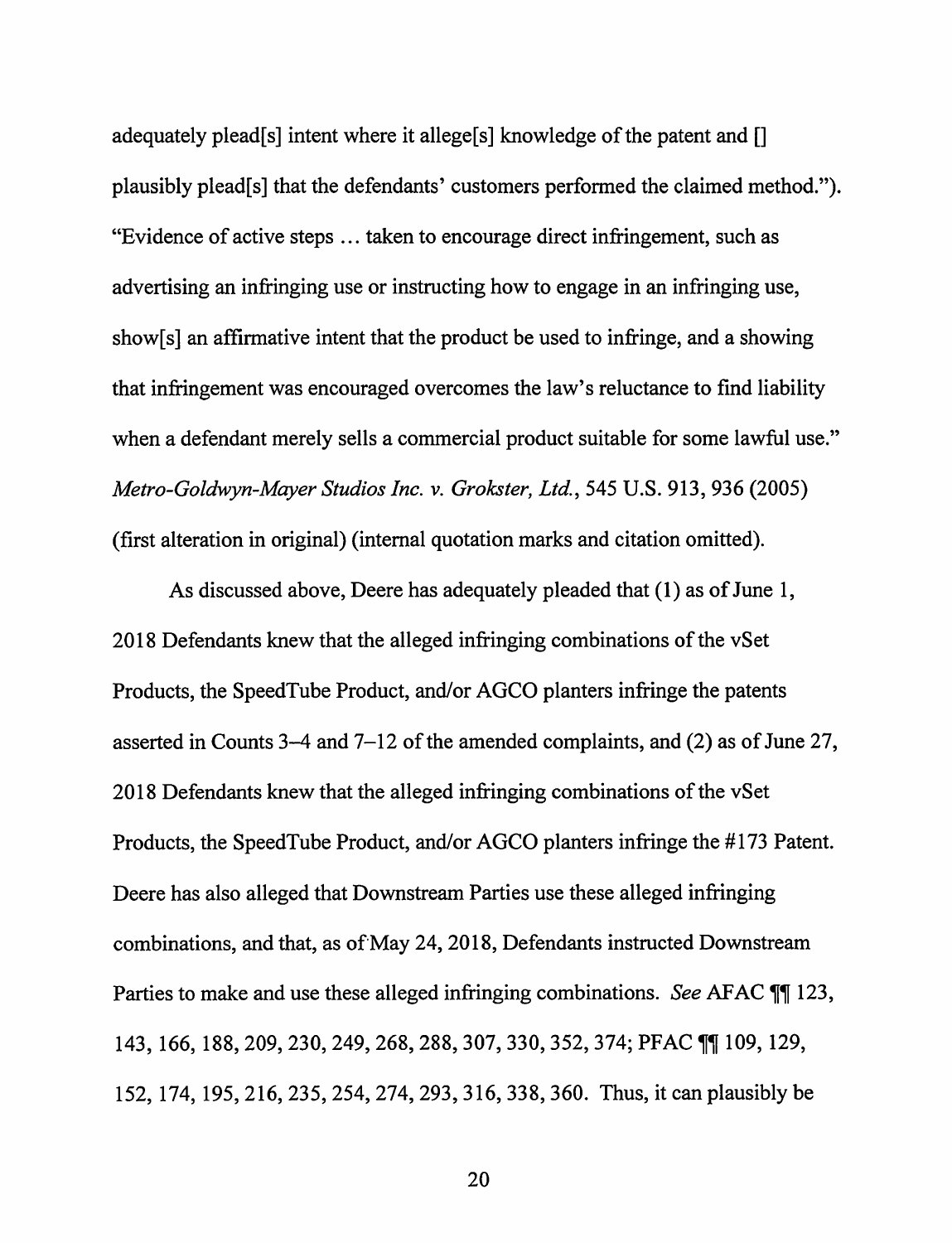inferred from the allegations in the amended complaints that as of June 1, 2018 Defendants specifically intended to induce Downstream Parties to infringe the patents asserted in Counts 3-4 and 7-12 of the amended complaints and that as of June 27, 2018 Defendants specifically intended to induce Downstream Parties to infringe the #173 Patent asserted in Counts 13 of the amended complaints. Accordingly, I will deny Defendants' motions to dismiss the induced infringement claims in Counts 3-4 and 7-13 of the amended complaints.

## **C. CONTRIBUTORY INFRINGEMENT**

#### **1. Legal Standards**

"Whoever offers to sell or sells ... a component of a patented machine, manufacture, combination or composition, or a material or apparatus for use in practicing a patent process, constituting a material part of the invention, knowing the same to be especially made or especially adapted for use in an infringement of such patent, and not a staple article or commodity of commerce suitable for substantial noninfringing use, shall be liable as a contributory infringer." 35 U.S.C. § 271(c); *Global-Tech,* 563 U.S. at 764. "To state a claim for contributory infringement, therefore, a plaintiff must, among other things, plead facts that allow an inference that the components sold or offered for sale have no substantial noninfringing uses." *In re Bill of Lading Transmission & Processing Sys. Pat. Litig.,*  681 F.3d 1323, 1337 (Fed. Cir. 2012).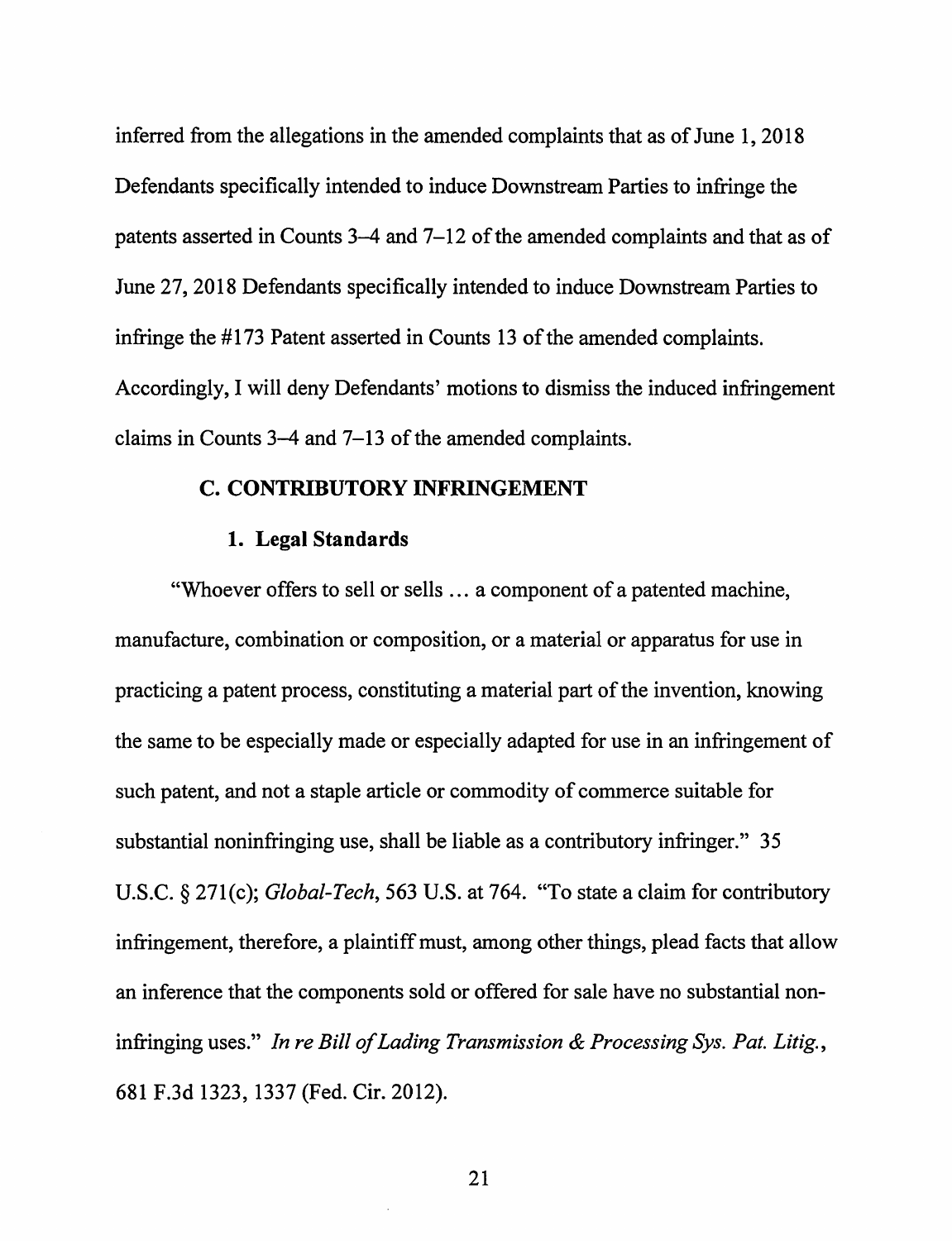## **2. Discussion**

Defendants argue that Deere has not adequately pleaded that the vSet Products, the SpeedTube Product, and AGCO's planters have no substantial noninfringing uses. *See* D.I. 12 at 18–19; D.I. 27 at 9–10. Deere does not dispute that the vSet Products, the SpeedTube Product, and AGCO's planters can be used other than in combination with each other. Deere argues instead that whether these products have noninfringing uses independent from each other is "irrelevant" because "Deere's allegation is that the *Accused Infringing Products* are not a staple article or commodity of commerce suitable for non-infringing use" and "[a]n 'Accused Infringing Product' is defined as the *combination* of a Speed Tube and a vSet Product." D.I. 18 at 20 (emphasis in original).<sup>8</sup> This argument, however, ignores the express language of§ 271(c), which makes a party liable for contributory infringement if it "offers to sell or sells ... **a component of a** 

<sup>8</sup> Deere's statement that "[a]n 'Accused Infringing Product' is defined as the *combination* of a SpeedTube and a vSet Product" is actually true only with respect to the Precision Planting amended complaint. As noted above, *see supra* note 4, the AGCO amended complaint defines "Accused Infringing Products" as the combination of the "Accused Precision Planting Products" and the "Accused Combined Products," AFAC ¶ 105; defines "Accused Precision Planting Products" the same way the PFAC defines "Accused Infringing Product"—i.e., a combination involving the vSet and SpeedTube Products, AFAC  $\P$  89; and defines "Accused Combined Product" as the combination of an AGCO planter with "a product manufactured by Precision Planting-including, for example, the vSet Products, the SpeedTube, or the Accused Precision Planting Products," AFAC  $\P$ 97.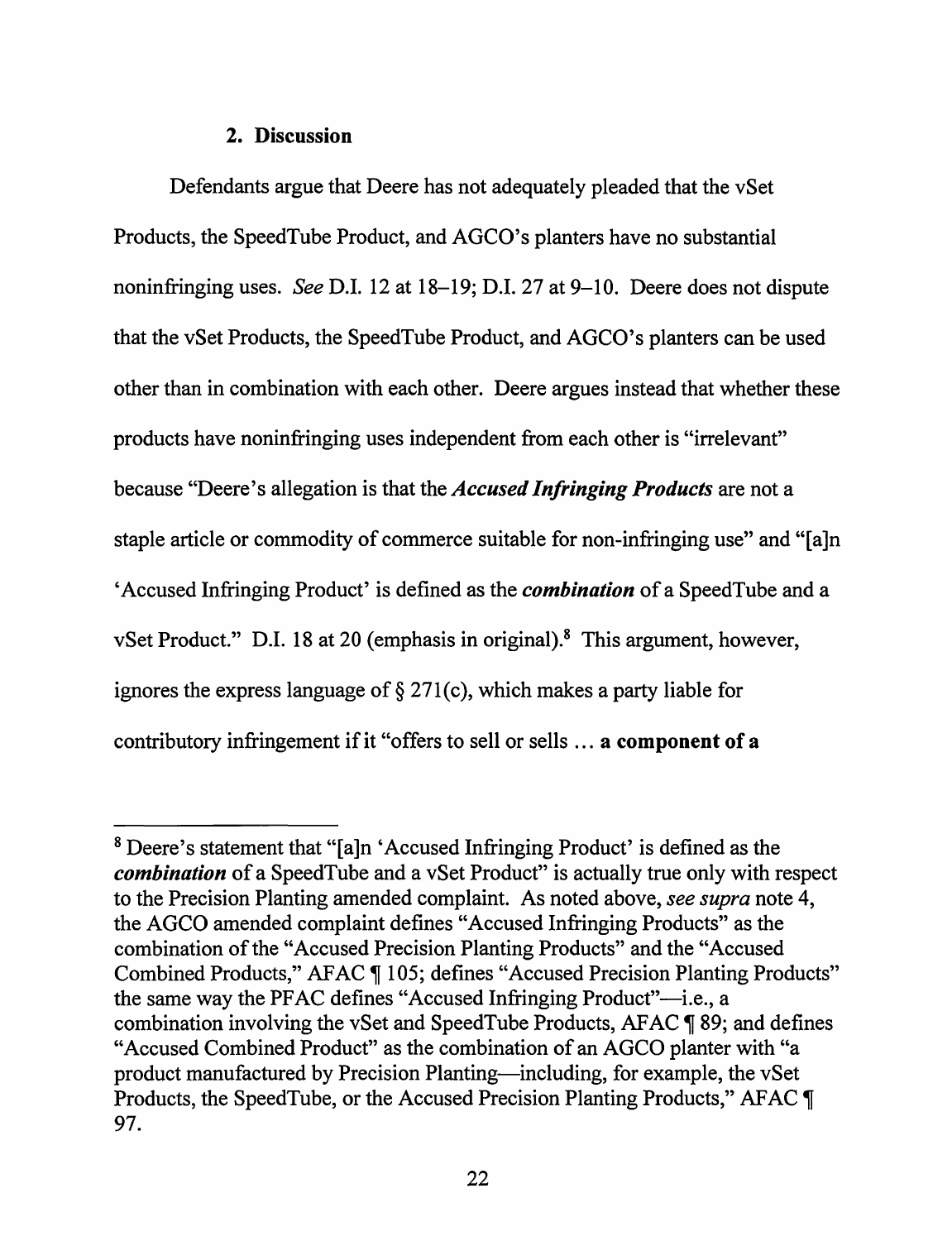**patented** ... **combination** ... , knowing the same **[i.e., the component]** to be especially made or especially adapted for use in an infringement of such patent, and not a staple article or commodity of commerce suitable for substantial noninfringing use[.]" 35 U.S.C. § 271(c) (emphasis added). In this case, Deere alleges that the vSet Products, the SpeedTube Product, and AGCO's planters are components of patented combinations. Therefore, its failure to allege that those products (i.e., components) have no substantial noninfringing use nullifies its claims for contributory infringement. Accordingly, I will grant Defendants' motion to dismiss Deere's contributory infringement claims.

### **IV. CONCLUSION**

Deere has plausibly alleged that the original complaint supplied Defendants with knowledge of Deere's patents asserted in Counts 3–4 and 7–12 and Deere's belief that Defendants' activities infringed those patents. Deere has also plausibly alleged that its communications with Defendants' counsel on June 27, 2018 supplied Defendants with knowledge of the #173 Patent asserted in Counts 13 of the amended complaints and Deere's belief that Defendants' activities infringed that patent. Deere has also plausibly alleged that Defendants induced Downstream Parties to make and use the alleged infringing combinations of products that infringe these nine patents. Accordingly, I will deny Defendants' motions to